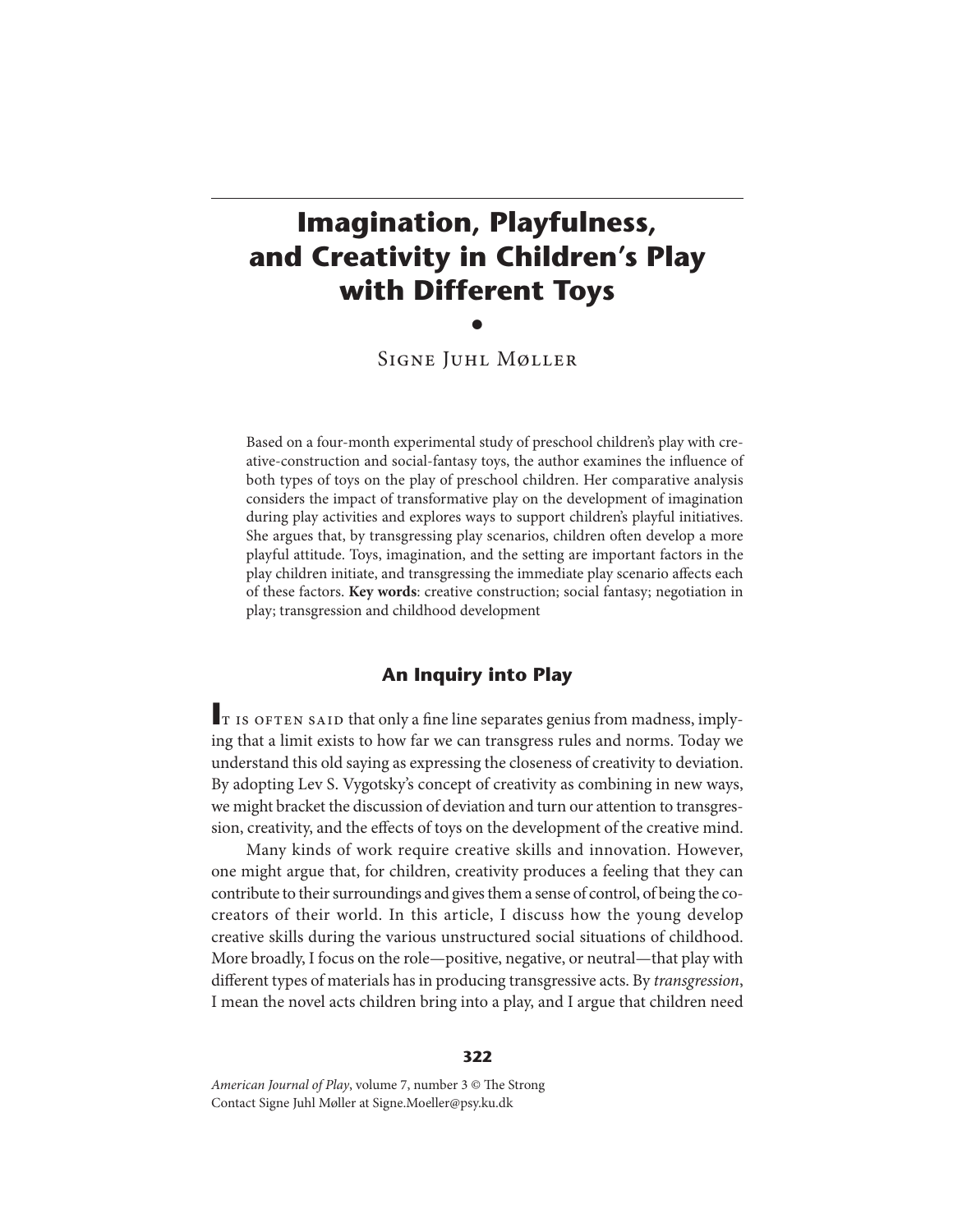to transgress the limits of existing play scenarios. In other words, this study considers the way children use particular materials to explore their creative imaginations. I understand creative imagination in children's play to mean the production of rich combinations we observe when they are externalized.

In Scandinavian kindergartens, which in Denmark involves kids aged three to six and includes 97 percent of them (DST 2013), children commonly play with toys everyday. I designed this study to capture the development of children's play over time and to help analyze the way imagination is linked to the development of children's creativity. The research aims to provide a better understanding of the relationship between children's imagination and their creativity by studying their play with two types of play materials—social-fantasy objects and creativeconstruction toys. The study is both theoretical and experimental. To show how play externalizes imagination, I link the concept of imagination to the motives children have to play, and I establish the link as the basis for understanding the way children create motives during play. Imagination is related to playfulness, which this study defines as a child's attitude towards change during play. The study draws on the analytical distinction of children's focus during play that Ivy Schousboe (2013) introduced as part of her theory of the spheres of reality, which I integrate into a model of transformative play.

The experimental part this project involved children playing over two months with a specific type of toy, lending support to the notion that children both challenge and build on collective scenarios during play. I examined whether different types of toys encourage an increase in suggestions about play over time, and I considered the how toys influence the way children play.

This study looks at how children display their creative imaginations so that we might better understand their motives and activities in relation to specific types of toys. The study showed that children's tendency to develop play scenarios correlates with the growth of playful attitudes.

# **Play and Imagination**

Vygotsky describes play as leading development during childhood, and he discusses how in imaginary situations, children derive the utmost pleasure from subordinating themselves to the rules. In other words, we can understand the essential attribute of play in such a way that play rules become the motive for action (Vygotsky 1978). Given Vygotsky's emphasis on imagination, play offers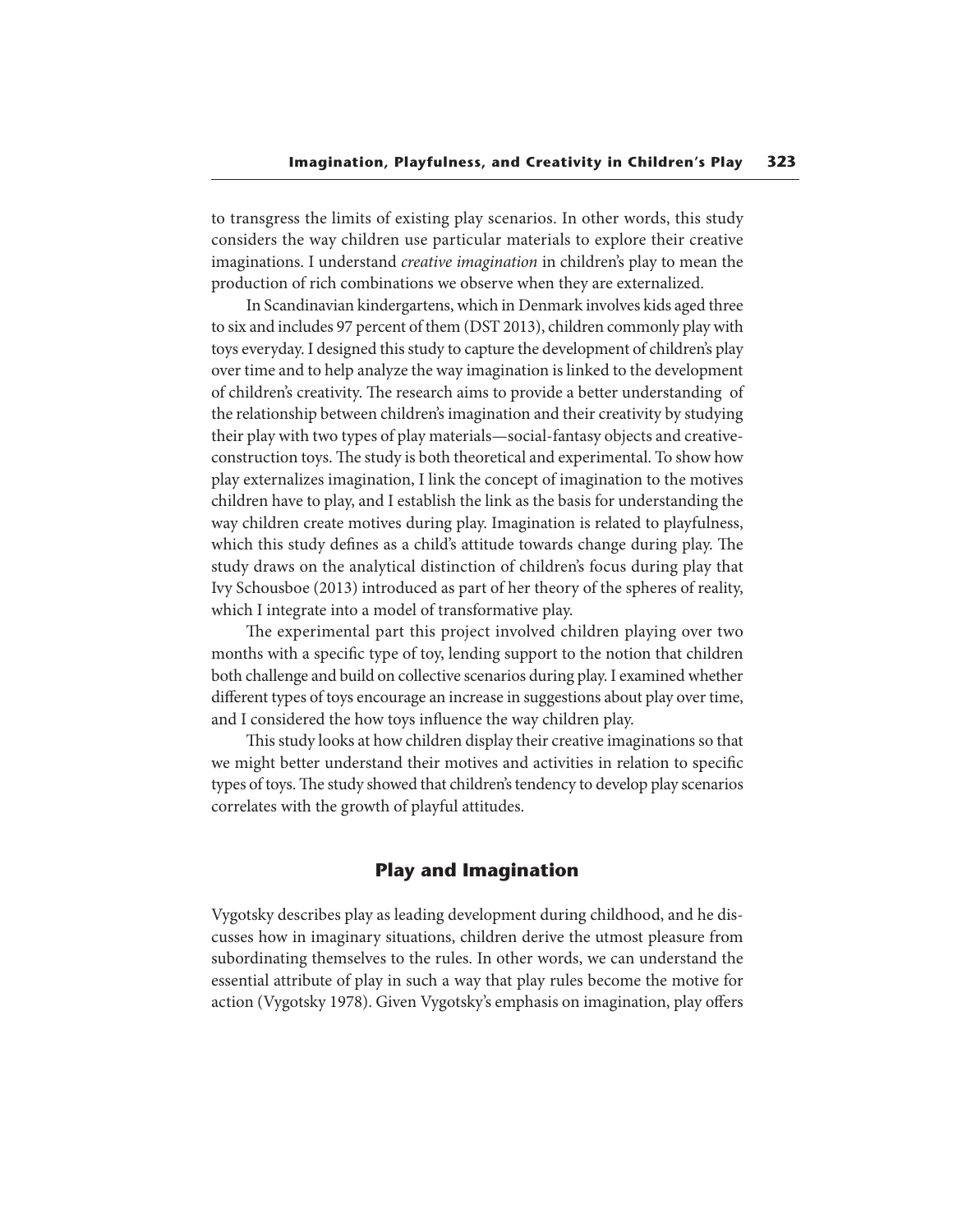an opportunity for a child to become a creator of rules and of imaginative play scenarios. During play, children also explore imaginative, creative scenarios they find interesting and meaningful. Children employ creative activities and imaginative playfulness (Schousboe 2013) to make everyday activities enjoyable and meaningful (Alcock 2007; Hedegaard 2012a) and, from a broader perspective, to experience situational involvement (Olwig 2011).

When children play, whether at home, in kindergarten, or elsewhere, we observe imagination externalized into action (Vygotsky 1967). During play, children establish play scenarios to perform their imagined and otherwise unrealizable desires: "Play is such that the explanation for it must always be that it is the imaginary, illusory realization of unrealizable desires" (7–8). In this study, I understand an individual's desires as an individual's motives. Leontiev (1978) talks about a distinction between primary (biological) needs and needs on a personal level. For the purposes of this study, I will use the term needs only in this latter sense. (For an in-depth discussion of needs and motives, see Davydov, Zinchenko, and Talyziana 1983; Leontiev 1978; Hedegaard 2012a). From this perspective, play is the externalization of imagination into action, and—following Vygotsky—in this study, imagination entails the fulfillment of needs, which are defined as motives for action (Vygotsky 1978; Hedegaard 2012a). Children, in their quotidian lives, inhabit social situations that remain constant, day in and day out. These recurrent social structures do not leave room for a child to act out all his or her desires. In this sense, play is directed by needs a child cannot meet immediately. Instead, these needs are figuratively addressed during play. Thus, a child's directedness is focused toward that which is outside the recurrent structures of everyday life and its practices and leads potentially to acts in response to these structures and practices.

On a phylogenetic level, Vygotsky (1997) notes that humankind actively adapts the environment to its needs. On an ontogenetic level, imagination develops as a psychological function throughout a lifespan and depends on experience. As a higher mental function, imagination involves consciously directed thought processes that are also developed in play when children negotiate and formulate play rules.

When children play with toys, the meaning of an object can change, as can children's perceptions and use of objects (Wartofsky 1979). These perceptions and uses may violate the rules and norms outside or inside the play activity, thereby leading to novel uses of an object. The meaning of objects is a central point in Vygotsky's conceptualization of the relation between play and imagina-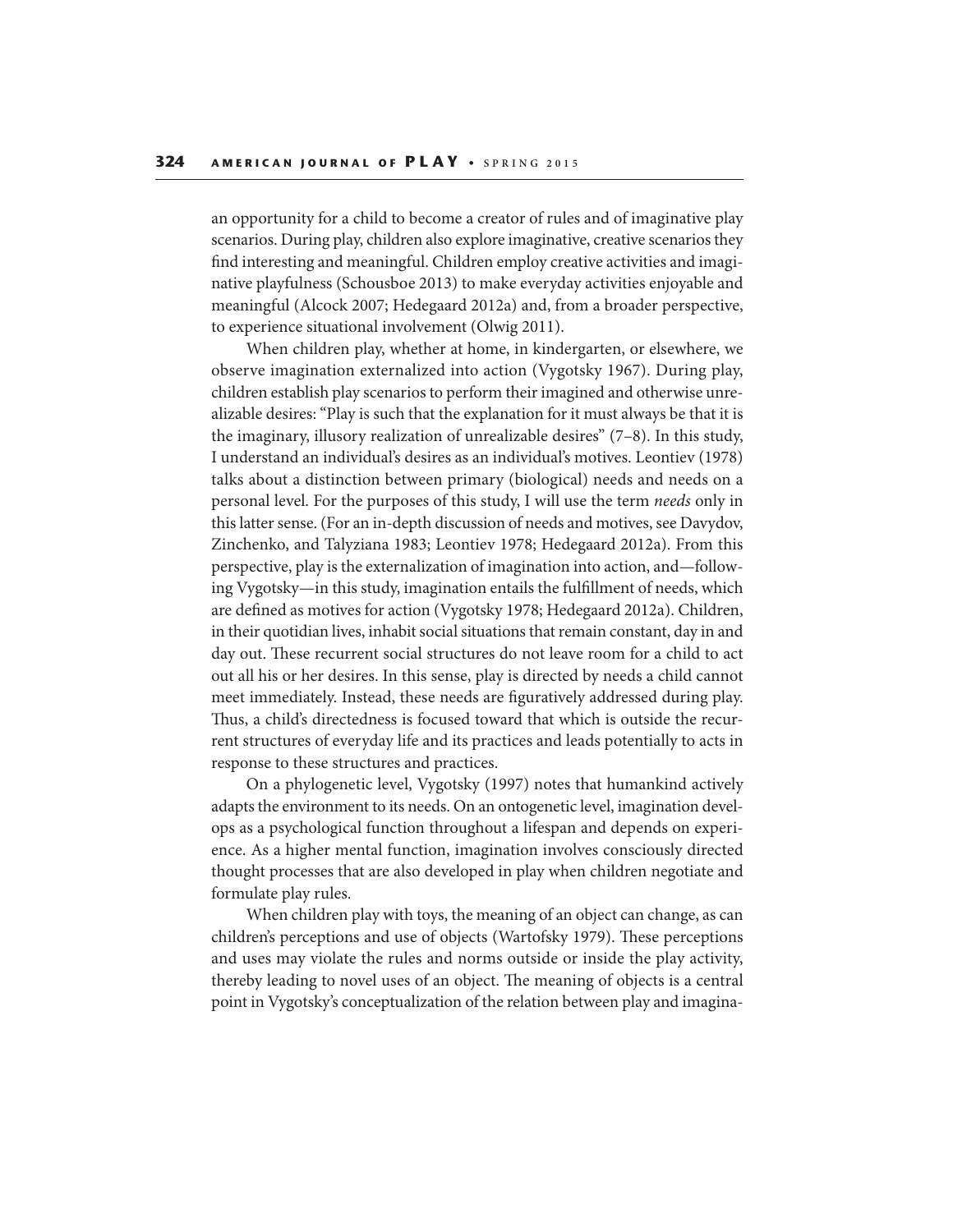tion (Vygotsky 1967, 1990, 2004). During play activity, a child might use one object as a substitute for another. Thus, play is "a novel form of behavior in which the child is liberated from situational constraints through his activity in an imaginary situation" (1967, 11).

Using Vygotsky's argument that a child changes the meaning of an object (a toy) during play, we can adopt Wartofsky's (1979) theory of perception to engage the concept of pivot (Vygotsky 1967) as the use of an object for production and communication in relation to rules outside the play activity. Elsewhere (Møller, in press), I argue that creation in children's play is the motive for establishing a play scenario. The development of the play scenario is transformed when the constraints of the play scenario, such as the perceived possible uses of an artifact or the rules, are transgressed and children's motives and imagination lead the activity.

In what follows, I present imagination as a key aspect of development within play. I understand imagination as being intertwined with creative activity, which I conceptualize in relation to spheres of reality and the development of playfulness. I address the development of children's imagination through the transgression of play scenarios (i.e., children's transformative play) and connect children's creativity to the development of their thinking (Vygotsky 1990).

# **Conceptualizing Imagination in Relation to the Spheres of Reality**

We understand children's challenging and transgressional activities as conditions for the maintenance of a broader and more flexible spectrum of managing possible changes, "the result of which is not reproductions of what happened in experience but the creation of new forms or activity" (Vygotsky 1967, 5). This may be the case when children explore individual ideas within a social setting (such as play) as well as in adult settings. Consistent with this notion, scholars have argued that play is important in the development of children's planning skills and their coordination of plans with others (Barker-Sennett, Matusov, and Rogoff 1992, 2008; Göncü 1993).

To study children's imagination in fantasy play, Schousboe (2013) formed a theory based on the direction of children's focus during play. She draws an analytic distinction between three spheres—imagination, staging, and reality. These spheres exist in dynamic interchange and are always present simultane-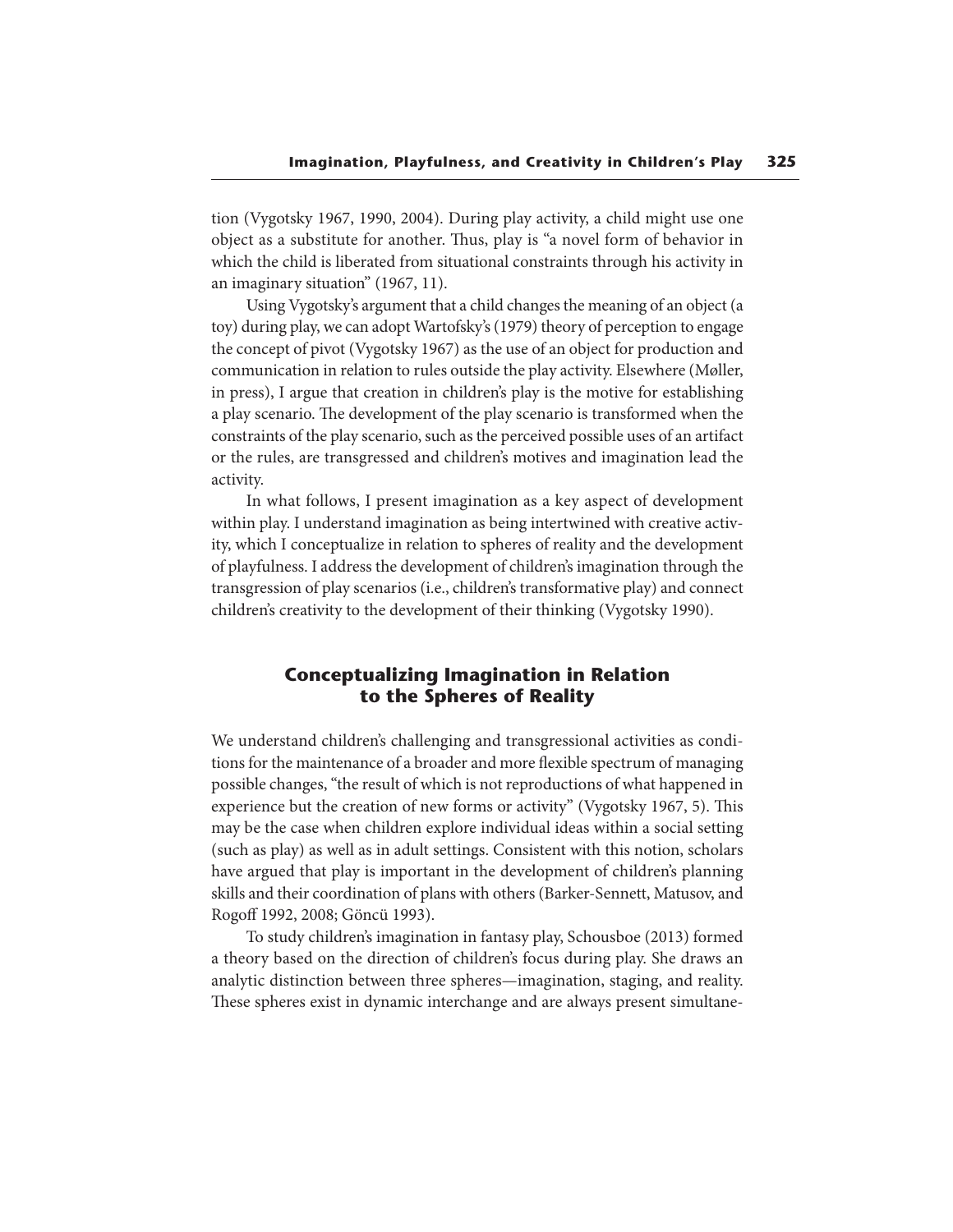ously; that is, children are never caught up in only one of these spheres. Both adults and children know that play and reality differ. When Sørensen (2013) asks two children about their play on a climbing frame, the children answer, "We are not playing, we are practicing." However, both adults and children know that this is a fine line. The analytical concepts (i.e., imagination, staging, and reality) can be understood as modes of an individual's relations with the world. These do not cease to exist when children leave childhood; from a developmental perspective, the sphere of staging contains a creative, imaginative perspective consistent with an adult world based on agreed-upon rules and myths (Lyotard 1984). By embracing this perspective, we can understand children's play (in its different developmental periods) and adult play as mutually interdependent.

Furthermore, the perspective might rise from an individual level to a relational level that involves playing or developing a playful attitude. We might consider the conditions for children's acceptance of changes in play scenarios in relation to playfulness. Thus, playfulness relates to transgressions and the acceptance of changes in play scenarios.

# **The Development of Playfulness and Creativity through Transgressions**

Novelty and playfulness, in combination with engagement, lead children to transgress and return to a play scenario repeatedly in such a way that the play changes character. This process facilitates the transformation of both the play scenario and the function of perceived objects, which feeds back into the play scenario, creatively developing the play (Wartofsky 1979; Vygotsky 1967). Transformative play entails a developmental condition in which children can imaginatively try out suggestions. When it is introduced, this condition may be transgressive from the perspective of the play scenario. Children can therefore work with their imaginations based on the rudiments of ideas before taking a position to act out these ideas. An example from the play group study involves the combination of a hairdressing salon with a veterinary practice. Using Wartofsky's theory (1979) of artifacts as mediating the relations between a person and objects, we can observe how children use artifacts in their imagination while externalizing their understanding of the world through communicative and productive acts. The play group can then evaluate these acts during play and reject or build on them. By acting out novel forms of play, these acts become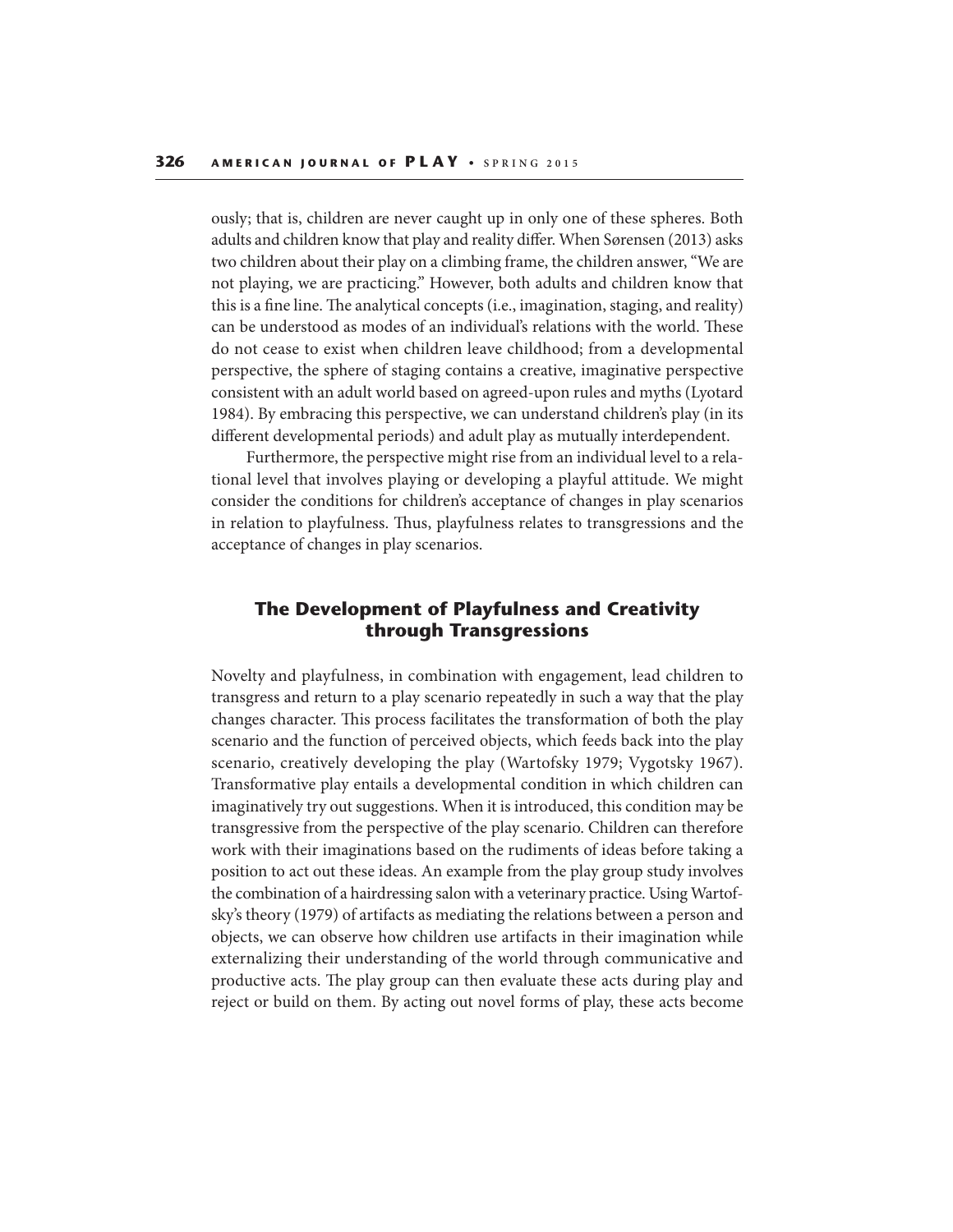part of a child's repertoire, which might be expressed or acted out in real-life situations. Thus, these acts transgress the play scenario, which initially supports the child's work on the artifact and "constitute[s] a domain in which there is a free construction in the imagination of rules and operations different from those adopted for ordinary 'this-worldly' praxis" (209).

As shown in figure 1, we might understand transformative play as functioning in several dimensions. In a basic sense, it opens up the play scenario for new and creative acts as the prerequisite for transgressing its norms and rules. We can understand this as playfulness. On the group level (negotiation), playfulness functions as a prerequisite for transgressions transforming the play scenario. From this perspective, an individual child's initiation of novel acts



Figure 1. Model showing how children's transgressional acts transform play scenarios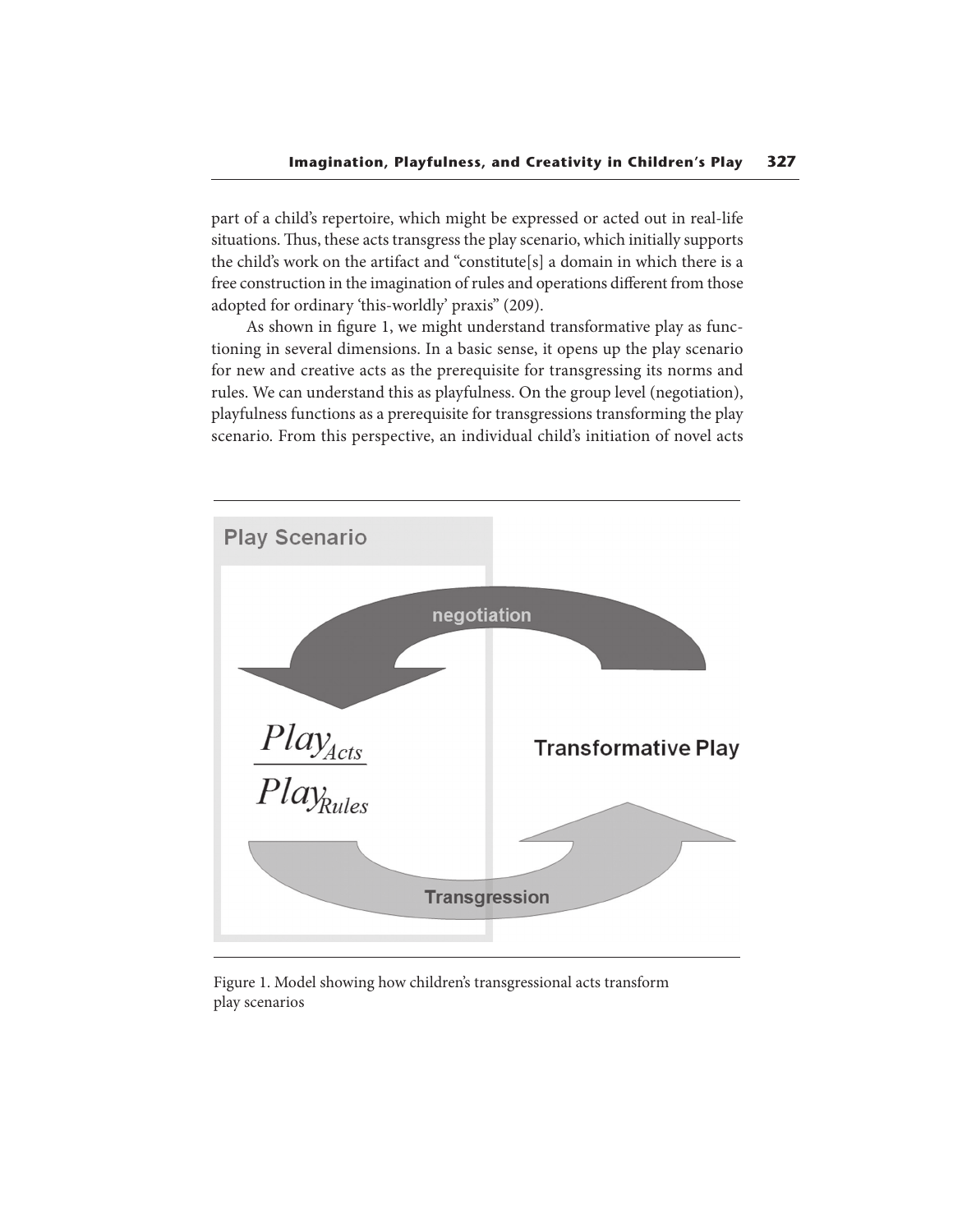meet the group's understanding of the play scenario and the collective understanding of the possibility of changing this scenario. We can observe this shared understanding in negotiations regarding the introduction of novel play acts, including both explicit negotiation through verbal communication and tacit acceptance or rejection of the novel acts. Playfulness is therefore understood as a willingness to affirm transgressive acts, thereby transforming the play scenario such that the transgression can be included in the play scenario to ensure the continuation of the play.

Rules can be determined negatively by observing acts. For example, when children act in such a way that other children reject that act (either verbally or simply by not repeating that act), we determine a negative limit of the play scenario and thus of the rules governing it. Likewise, when an act leads to a negotiation of that act, it is categorized as transgressive and negatively defines the rules of the scenario. While playing, children thereby establish, negotiate, re-create, and explain rules and roles observed in their everyday lives (Packer 1994; Sutton-Smith 1997).

On a larger scale, consider Pablo Picasso's display of creative imagination and the transgression of rules and norms. After painting within the established tradition, he introduced cubism, in which he creatively combined traditional styles (perspective) in new ways, deconstructing and reconstructing the surface perspective. At the same time, this was a transgression of the traditional rules of painting. He thereby negotiated new rules for painting by re-creating and expanding the domain of painting and our ways of looking at art.

I undertook a four-month experimental play group study that examined differences in the use of toys and the ways toys influence children's interactions during play. The toys were carefully selected to support either creative construction or social fantasy play.

# **Design and Data Collection**

Initially, I conducted a one-month ethnographic prestudy in which I participated in the children's daily life in kindergartens. The study took place at typical Danish kindergartens. Children spend most of their waking life in kindergartens (Olwig 2011). Hence, the role of kindergarten, according to Gulløv and Højlund (2005), works as a socializing agent. Everyday kindergarten life is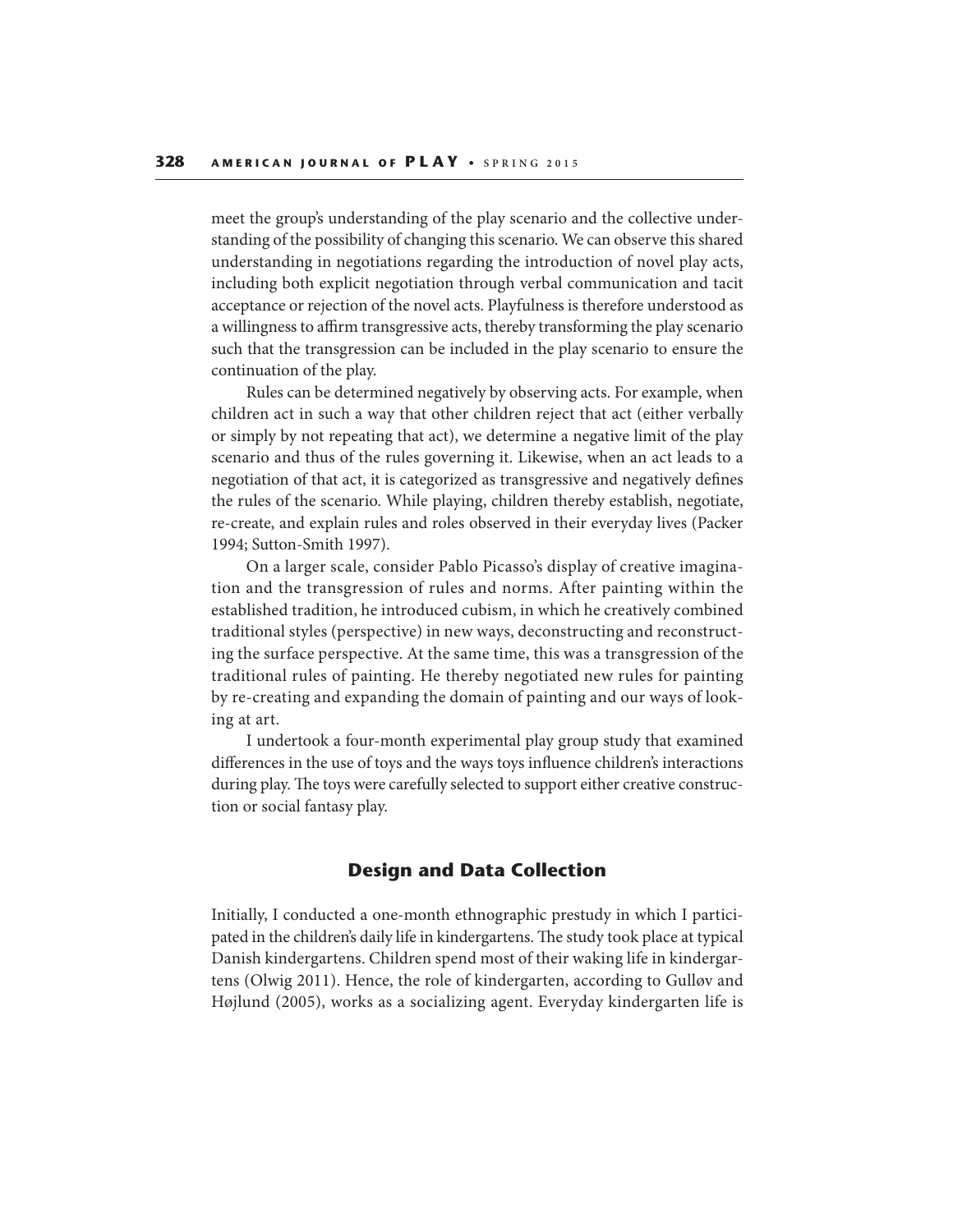structured around an organized timetable and individual physical spaces that facilitate discipline but also involve a tradition of "an adult-child relationship of interdependence that allows for—even necessitates—a great deal of give and take, as both parties negotiate their understanding of the civilizing process and the terms under which it can unfold" (Olwig 2011, 125). This give and take, this ongoing negotiation between children and adults, gives the children a sense of the kindergarten as a place of their own.

In the kindergartens, I tried to appear relaxed to let the professionals (e.g., the kindergarten teachers who assisted me in forming groups and confirming the children's consent) know I valued their knowledge and, at the same time, I attempted to make a positive impression on the children. I based my approach on ethnographic work about how to obtain access as the "children's researcher" (Emond 2006; Bang 2010; Hedegaard, pers. comm.). I introduced myself as an adult who was interested in play and who intended to join the children later in a play project. In Danish kindergartens, children are accustomed to the presence of teaching students who join them during their training period (e.g., to perform "play and learn" projects) and kindergarten teachers or assistants who lead various workshops in such activities as decorating Easter eggs or making Christmas gifts. In the prestudy, I used an interaction-based research method (Hedegaard and Fleer 2008; Hedegaard 2012b; Bang 2008, 2010) that focused on the relations between the children, objects, and settings. The method included written interaction-based observation with the subsequent application of video recordings instead of written notes and the use of photos and additional field notes to inform the play project. I did not use a tripod or unassisted camera to avoid imposing a feeling of intimidation or surveillance among the children (Ratcliff 2007). After I obtained parental consent, the study relied on interactionbased video recordings along with photos and supplementary protocol notes (Raitilla 2012; Emond 2006; Fleer 2012; Goldman 2007) until the experimental portion of the play project. Given my interaction as a researcher with the children, I always kept the camera within their reach, even when I turned it off and put it down. This allowed me, even as researcher, to remain an interested adult (Fleer and Peers 2012). In addition, I never covered my face or distanced myself. If the children asked me for the camera to initiate their own recordings at any time during the four-month period, I handed them the camera with a short introduction. Thus, sporadic child-directed recordings are present throughout the two-month period.

The duration of the experimental play group project (shown in figure 2)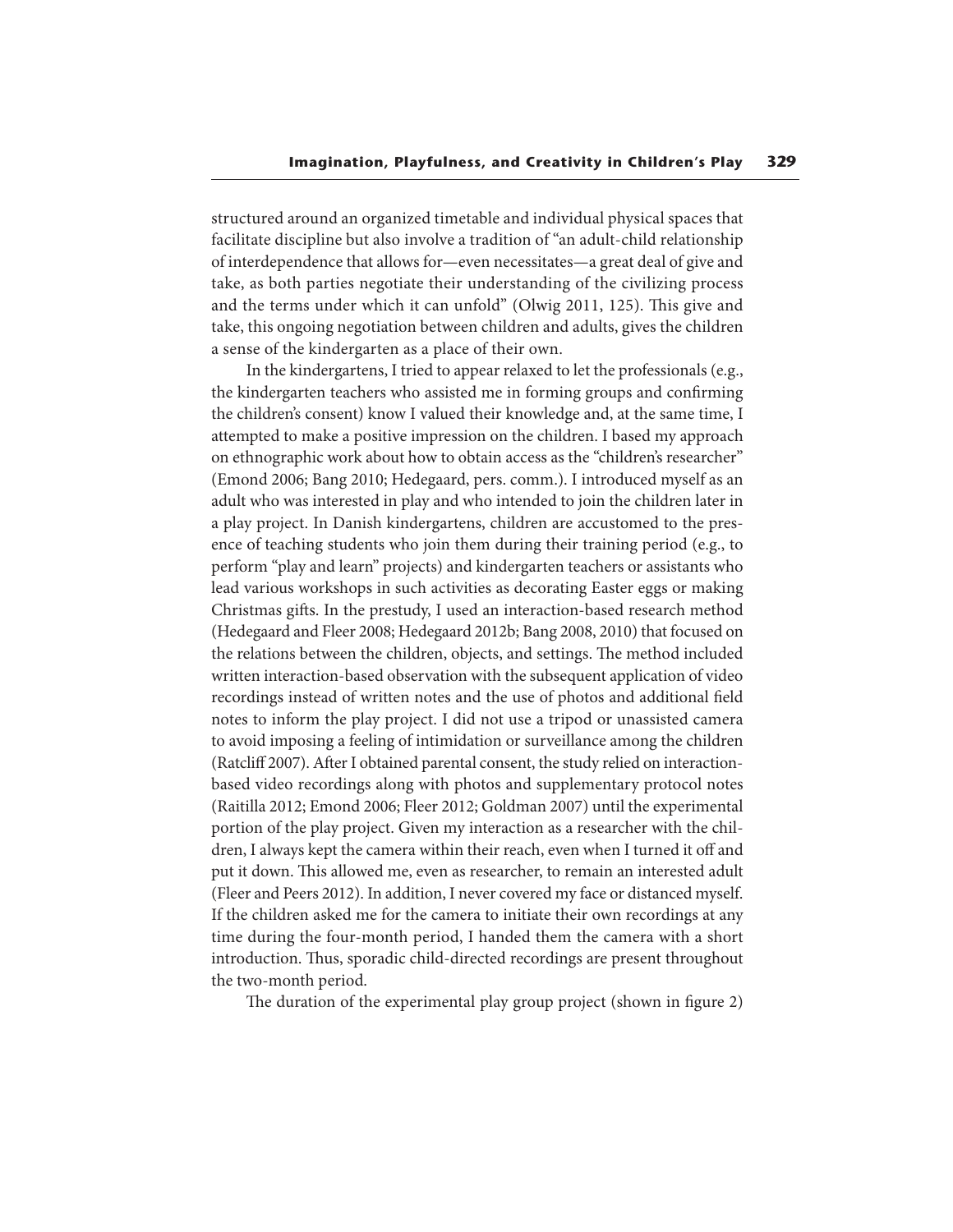encompassed eight weeks. The project included three groups of children (no more than five in a group) playing with creative-construction toys (e.g., LEGO sets, wooden blocks, and train tracks) and three groups playing with socialfantasy toys (e.g., costumes, fantasy figurines, and teddy bears) twice a week. Kindergarten teachers assembled the six groups by drawing on their knowledge of the children's relations to make the individuals in the groups comparable. When assembled, the groups remained fixed for the duration of the project. I instructed the kindergarten teachers not to compose groups of close friends because research has shown that there is a close connection between the degree of friendship, the quality of play, and children's immersion in play (Sawyer 2009). The two chosen kindergartens, like most Danish kindergartens, did not divide children by gender when planning daily activities. However, to ensure an equal distribution of boys and girls, I asked the kindergarten teachers to form groups of either three boys and two girls or three girls and two boys. In total, seven girls and eight boys played with the social-fantasy toys and seven boys and eight girls played with the creative-construction toys throughout the duration of the experimental play group project.

I determined the group size of five children in collaboration with kinder-



Figure 2. Overview of experimental play group project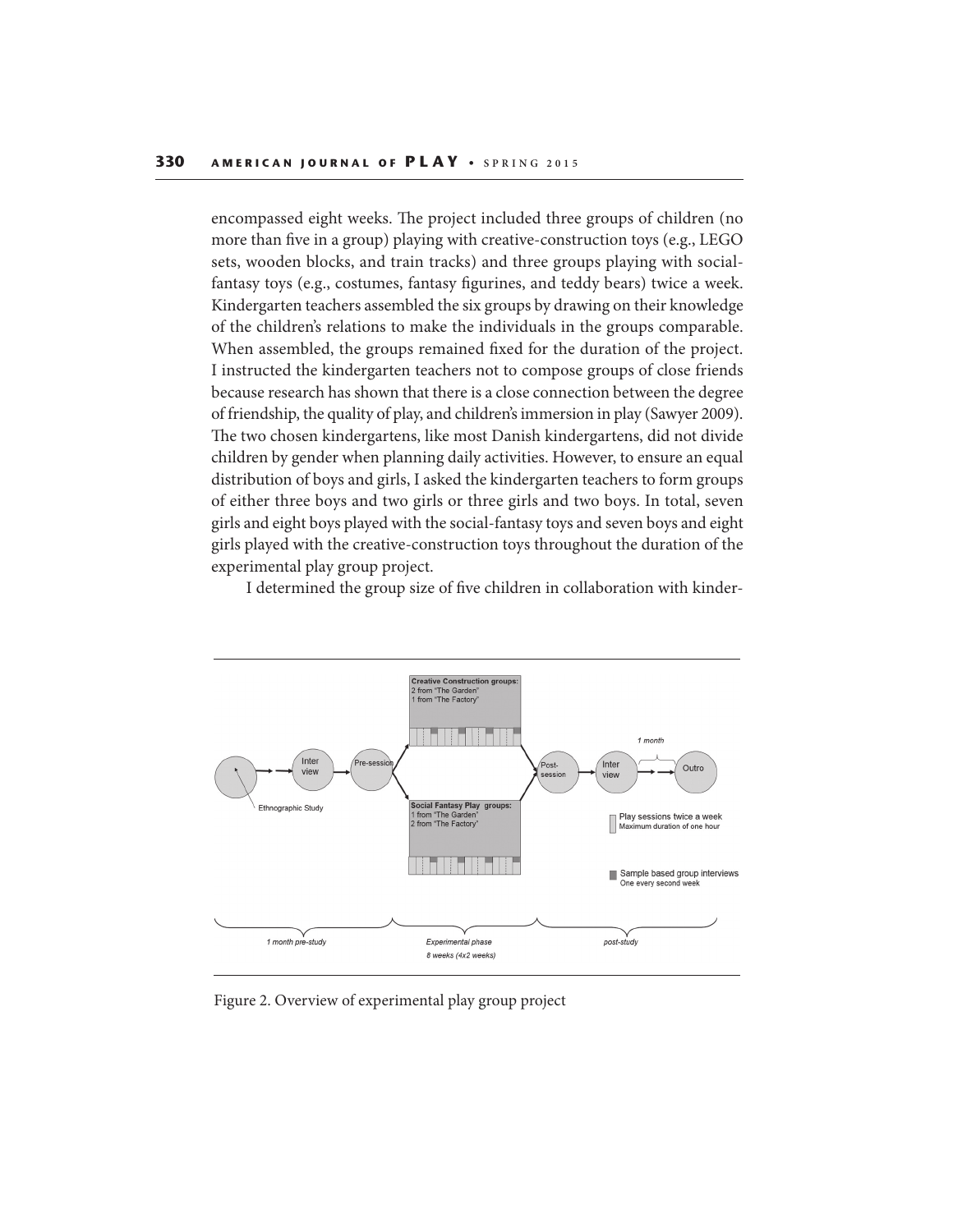garten teachers. Because I, as the researcher, was responsible for the children, this produced a group size that allowed me to maintain the children's well-being during the sessions. The children were free to leave at their own discretion, and they could bring their own toys if they wished. However, this only happened on two occasions, once when two children each brought a toy, and once when a child brought a teddy bear that she kept by her side during the session. The sessions lasted approximately one hour. Every second week, the toys used (within the types) were changed. New features were added to the toys every week to maintain a more ecological environment (with the empty room resembling a laboratory setting) and to motivate the children and keep the play interesting for them (e.g., using music, movement, or colors).

To support the experience of challenging and building upon collective scenarios during play within the project, the children played twice a week in groups for approximately one hour for ten weeks. To explore the effect of different materials on play, the toys were categorized into social-fantasy and creativeconstruction toys. I performed a statistical analysis on video data retrieved when the children had been playing for eight weeks.

### **Analysis**

The analysis investigated whether a difference existed in the children's display of creative imagination between the two different types of toys. I selected the data presented in this article from the entire collection of observations and interviews. These data demonstrate examples of creative initiatives and possibilities for increasing the duration and development of play scenarios.

### *Recoding and Retrieving Video Observations*

The data collection of documents, field notes, still pictures, recorded interviews with edited sample collages from the group interviews, and the protocol were assembled concurrently. I recorded categories directly in the video strings in relation to various play styles (i.e., fantasy play, role play, creative-construction play, and game play). These categories became the basis for subsequent levels of analysis and led to the retranscription of the retrieved videos for comparative analysis.

I selected the third play session in each two-week period for further analysis because that was when I added new toys. At that point, the children had been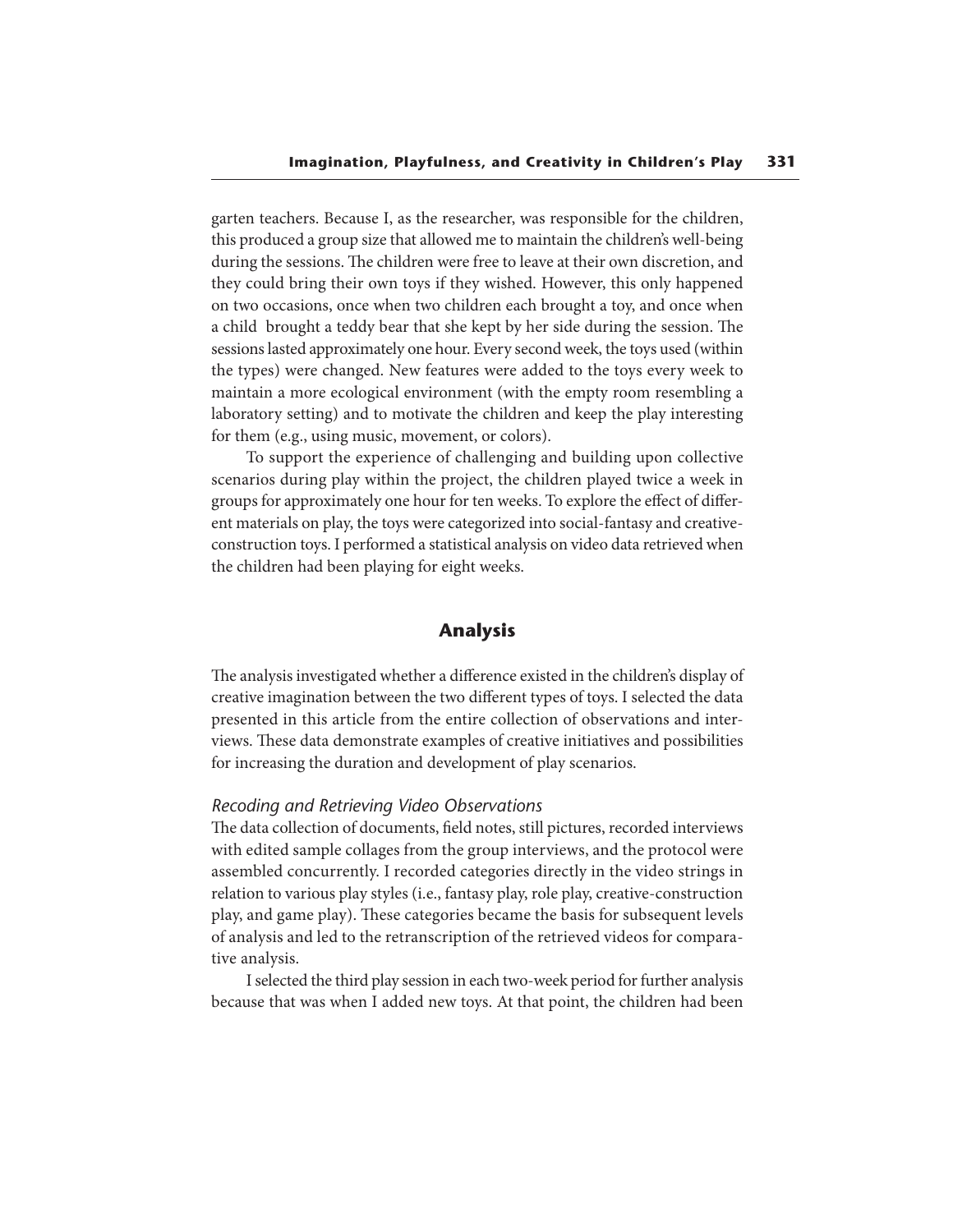playing with the toys from the two previous sessions. Each time the toys were changed in the first two play sessions, the change was modeled on a typical controlled study with only one type of toy present. In the third session, something new but similar was added to form a more ecological sample. These four play sessions (a third session out of four sessions with the same category of toys) were condensed into video collages for each of the six groups. I retrieved and transcribed the third play periods in every four sessions in detail to create a comparable collage to follow the development over time. I retrieved the four play periods for each of the six groups at the same session in the time span of the project, concentrating on twenty-minute segments taken from each session after fifteen minutes of play. These samples were retrieved and edited to form a combined collage. The collages were examined group by group, focusing on crisis and play episodes. The results were discussed based on theoretical and empirical considerations regarding the categories of play.

The analysis merged overview protocols, including the selection of the play categories, using previous elements of analysis to describe the similarities to the overall observations. We discussed these protocols and created a data sheet that included the protocol and highlights from the analytical focus of the research protocol and the transcriptions.

# **Statistical Analysis**

For the statistical analysis, I and an independent researcher in philosophy of education separately analyzed and categorized the collected data. We separately viewed the condensed video collages and marked the play categories of each play scenario on a worksheet that included all the categories. The two of us discussed the usefulness of the categories and the coding process. Disagreements in coding led to discussion. The foundation for further analysis of the observations consisted of theoretically suggested categories, categories that arose out of the analysis, and important observations that were treated in previous levels of the analysis. The two of us explored and investigated occurrences of essential categories to identify differences with regard to creativity, playfulness, and the development of the play scenario.

I retrieved types of frequently occurring acts for detailed analysis and used them to represent differences within the data of the two groups. These differences represent the major findings of the experimental portion of the project.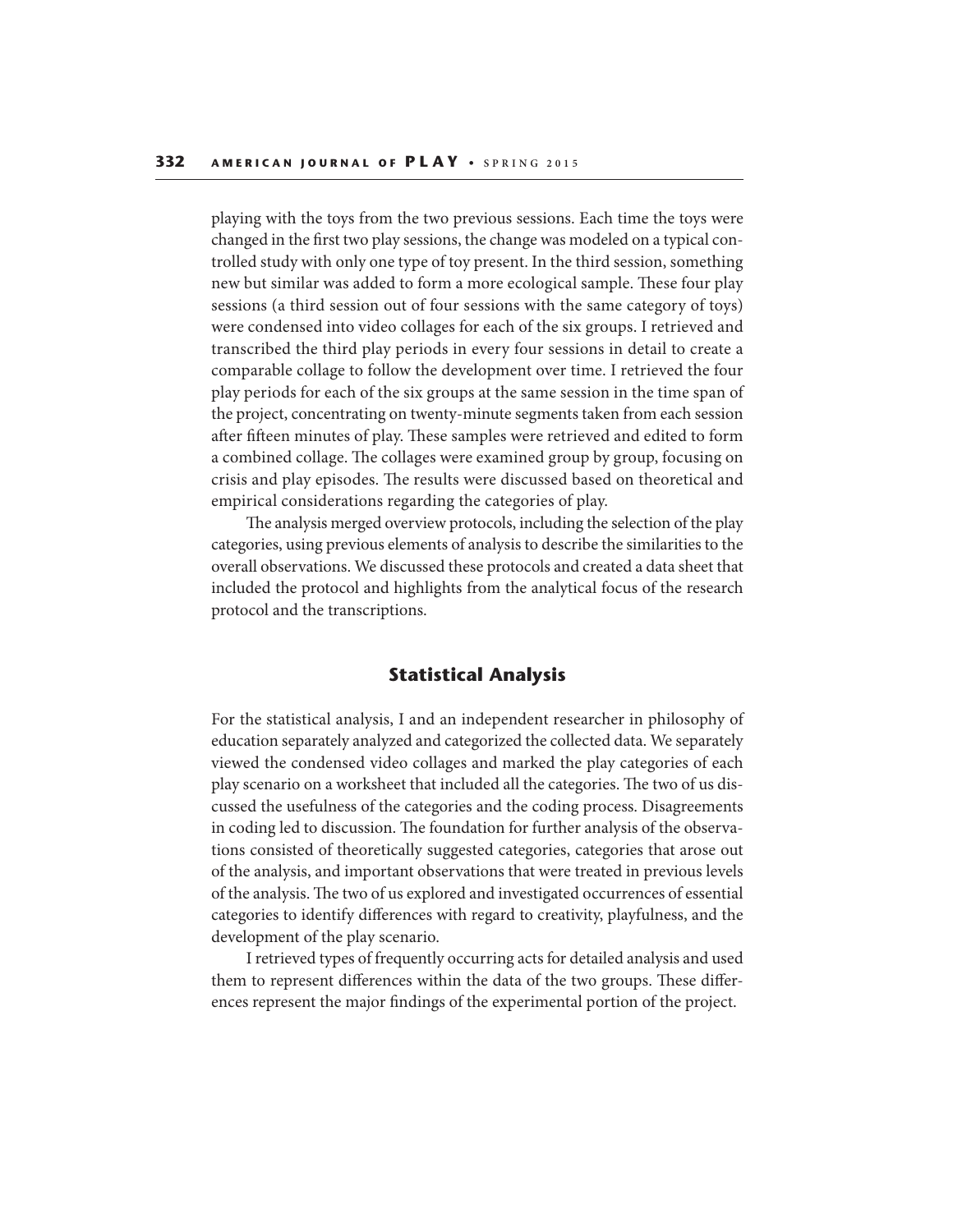# **Strategy of the Analysis**

In this section, I investigate the categories that emerged from my study of new play acts and transformative play. In observing the children's play, I found the concepts of communication and the production of the object-meaning relation essential to fostering the development of imagination and creative activities in children's play. I highlighted these primary categories in the transcribed video material and analyzed them statistically. Table 1 presents significant categories. The analysis included each of the six groups of children and their play activities within the four detailed transcribed video collages. Other categories include: external and internal group invitations, assistance, conflict, sorting, deorganization, groupings and single play, exclusion, singing, and chatting. Given my

| The spheres            | <b>Imagination:</b> When children focus on the sphere of imagination. Children<br>construct a play scenario and continue to refer to artifacts constructed in<br>the play scenario.<br><b>Negotiation:</b> When children focus on negotiating. These negotiations can<br>refer to both real-world negotiations and constructions and to the play<br>scenario or a future play scenario such as, rules, the meaning of artifacts,<br>acts, and themes.<br><b>Reality:</b> When children refer to real-life chatting or discuss facts with no<br>relation within the other play spheres. |
|------------------------|----------------------------------------------------------------------------------------------------------------------------------------------------------------------------------------------------------------------------------------------------------------------------------------------------------------------------------------------------------------------------------------------------------------------------------------------------------------------------------------------------------------------------------------------------------------------------------------|
| Pivot                  | <b>Production:</b> When an understanding of an artifact is presented through a<br>nonverbal act or a series of acts.<br><b>Communication:</b> When an understanding of an artifact is presented<br>through a verbal act or a series of acts.                                                                                                                                                                                                                                                                                                                                           |
| Transformative<br>play | <b>Rejection:</b> When something offered is rejected such as, something new, an<br>invitation, or an interpretation of the play rules.<br>Acceptance: When something offered is accepted, such as something new,<br>an invitation, or an interpretation of the play rules. This can also refer to<br>nonplay activities.                                                                                                                                                                                                                                                               |
| New play acts          | Novelty: When something not previously introduced in the play session is<br>presented in relation to a play scenario.<br>Transgression: When something that transgresses the play rules of a<br>current play scenario is introduced.                                                                                                                                                                                                                                                                                                                                                   |

Table 1. Categories used for the analysis of children's play with toys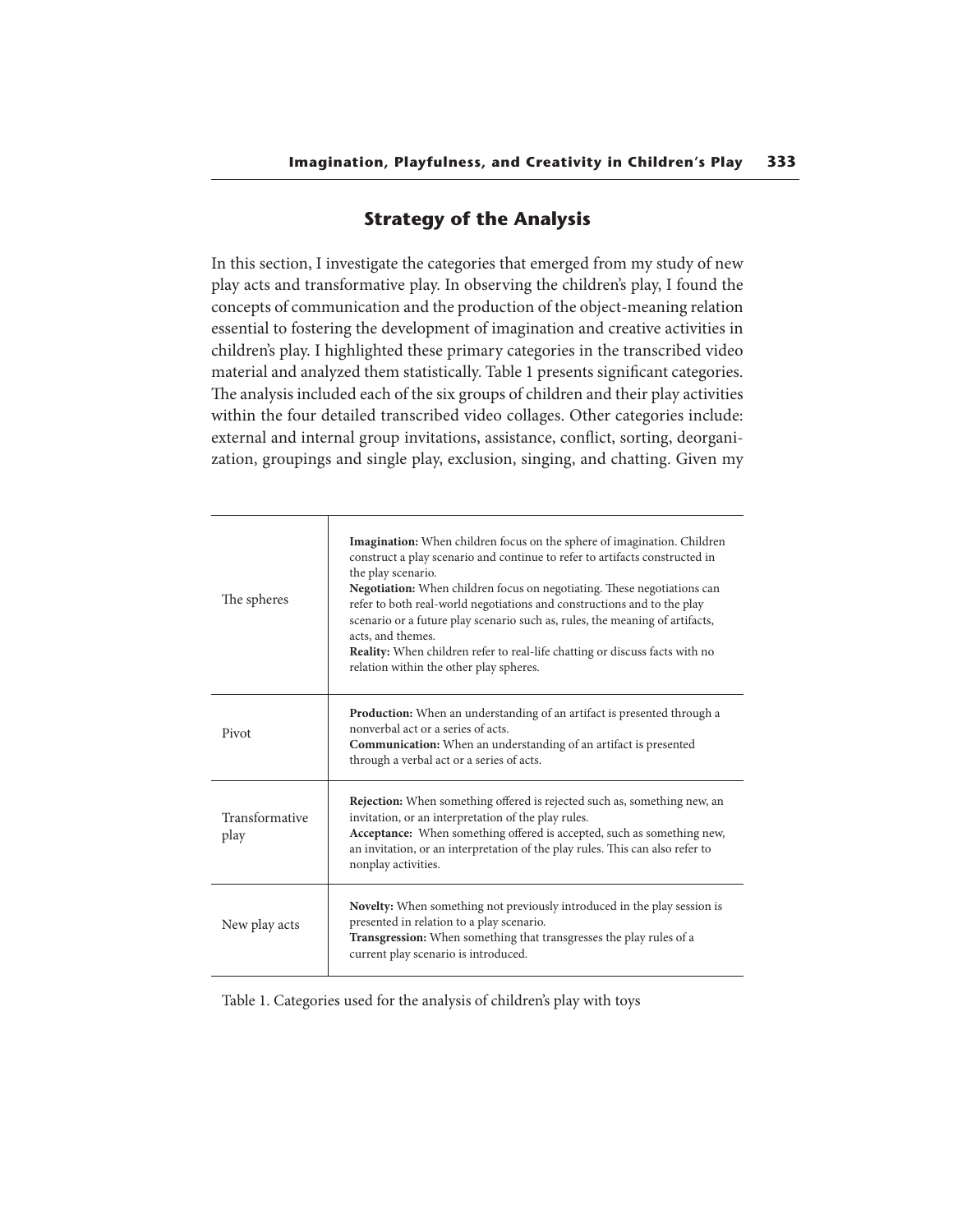limited the scope in this article, I do not present these latter categories here.

With the help of another researcher, I marked and noted separately novel play acts, transgressive play acts, and acts implying a focus on one of Schousboe's three spheres of imagination, staging, and reality. We recorded these acts in a data worksheet and subsequently conducted T-tests for each of the values to reveal significant differences in the children's play. We found significant differences between the two variations (construction-play toys and social-fantasy play toys).

This analysis defined the child's and play group's focus in accordance with the analytical categories I took from Schousboe. By definition, children are never exclusively directed toward just one sphere; elements of the spheres of imagination, staging, and reality are always present simultaneously. For this reason, I did not consider in the analysis a child's focus in terms of a specific sphere. Instead, I look at a child's predominant focus in relation to these spheres.

The concept of pivot was employed using Wartofsky's theory of perception. Likewise the notion of new play acts was used, through the concepts of novelty and transgression, to refer to the way children build upon each other's suggestions.

In relation to the category of transgression, the rules were determined negatively by identifying (1) responses leading to a transformation of the play scenario, for which the rules were determined retrospectively by the researcher; (2) acts leading to negotiations; and (3) acts leading to an explicit verbal rejection or the children implicitly ignoring the act.

# **Results**

#### *Imagination*

In accordance with the quantification of the observations, the social-fantasy

| N |                       | Mean | Standard deviation | P     |
|---|-----------------------|------|--------------------|-------|
|   | Social fantasy        | 173  | 47.17              | 0.029 |
|   | Creative construction | 74   | 20                 |       |

Table 2. Mean of acts performed by children with a focus on imagination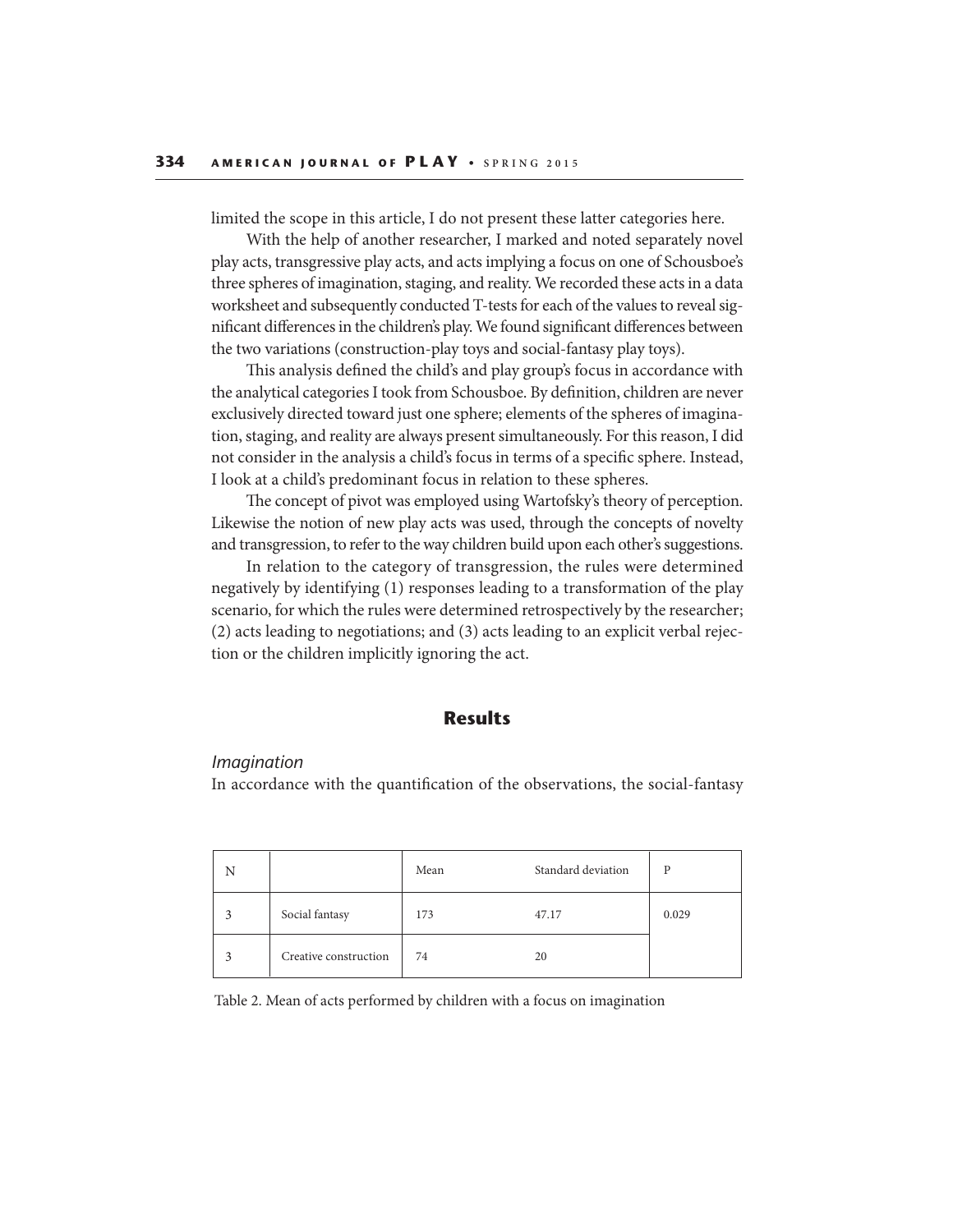# **Imagination, Playfulness, and Creativity in Children's Play 335**

|    |          | Time   Name   | <b>Utterance</b>                                                                                                                                                             | Description                                                                                                                                        | Analytical category                |
|----|----------|---------------|------------------------------------------------------------------------------------------------------------------------------------------------------------------------------|----------------------------------------------------------------------------------------------------------------------------------------------------|------------------------------------|
|    | 57 03.05 | Irene         | And then I will fly with<br>summer-wings if anything<br>goes awry and my summer<br>clothes, because I have to. But<br>just remember to bring the<br>clothes back home again. | Is sitting with a pair of fairy<br>wings, which she throws on<br>the floor; she then starts to<br>investigate the pile of toys she<br>has gathered | Imagination, new,<br>communication |
|    | 58 03.15 |               | Victoria Yes, If I crash when I am<br>going home, then, then you<br>will call the fire department,<br>right?                                                                 |                                                                                                                                                    | Imagination,<br>acceptance, new    |
|    | 59 03.22 | <b>I</b> rene | Yes and                                                                                                                                                                      |                                                                                                                                                    | Imagination,<br>acceptance         |
| 60 | 03.23    | Victoria      | when I call.                                                                                                                                                                 |                                                                                                                                                    |                                    |
|    | 61 03.24 | Irene         | Yes then, then quickly, then I<br>say that they must come and<br>get you before you drown<br>with your wings.                                                                |                                                                                                                                                    | Imagination                        |
| 62 | 03.32    | Victoria      | Yes, and my wings                                                                                                                                                            |                                                                                                                                                    |                                    |
|    | 63 03.33 | <b>Johan</b>  | Or I will axe the crocodiles<br>to pieces.                                                                                                                                   | Looks at Victoria, then at Irene                                                                                                                   | Imagination                        |
|    | 64 03.36 | Victoria      | I already have an axe. Then, I<br>also just need to                                                                                                                          |                                                                                                                                                    | Imagination                        |
|    | 65 03.40 | <b>Johan</b>  | Then, conjure it into a girl<br>Victoria. Conjure it into a<br>girl, the crocodile.                                                                                          |                                                                                                                                                    | Imagination, new                   |
|    | 66 03.46 |               | Victoria But I have to get the axe. I<br>would rather have my axe<br>instead and hit                                                                                         |                                                                                                                                                    | Imagination                        |
|    | 67 03.53 | Irene         | Well, for you it is now sleepy-<br>time.                                                                                                                                     | Looks at Johan                                                                                                                                     | Imagination                        |

Table 3. Play scenario, factory group 1, social-fantasy toys, costume session 3, 12/07/2011

group primarily focused on the sphere of imagination, as shown in the statistical analysis presented in table 2.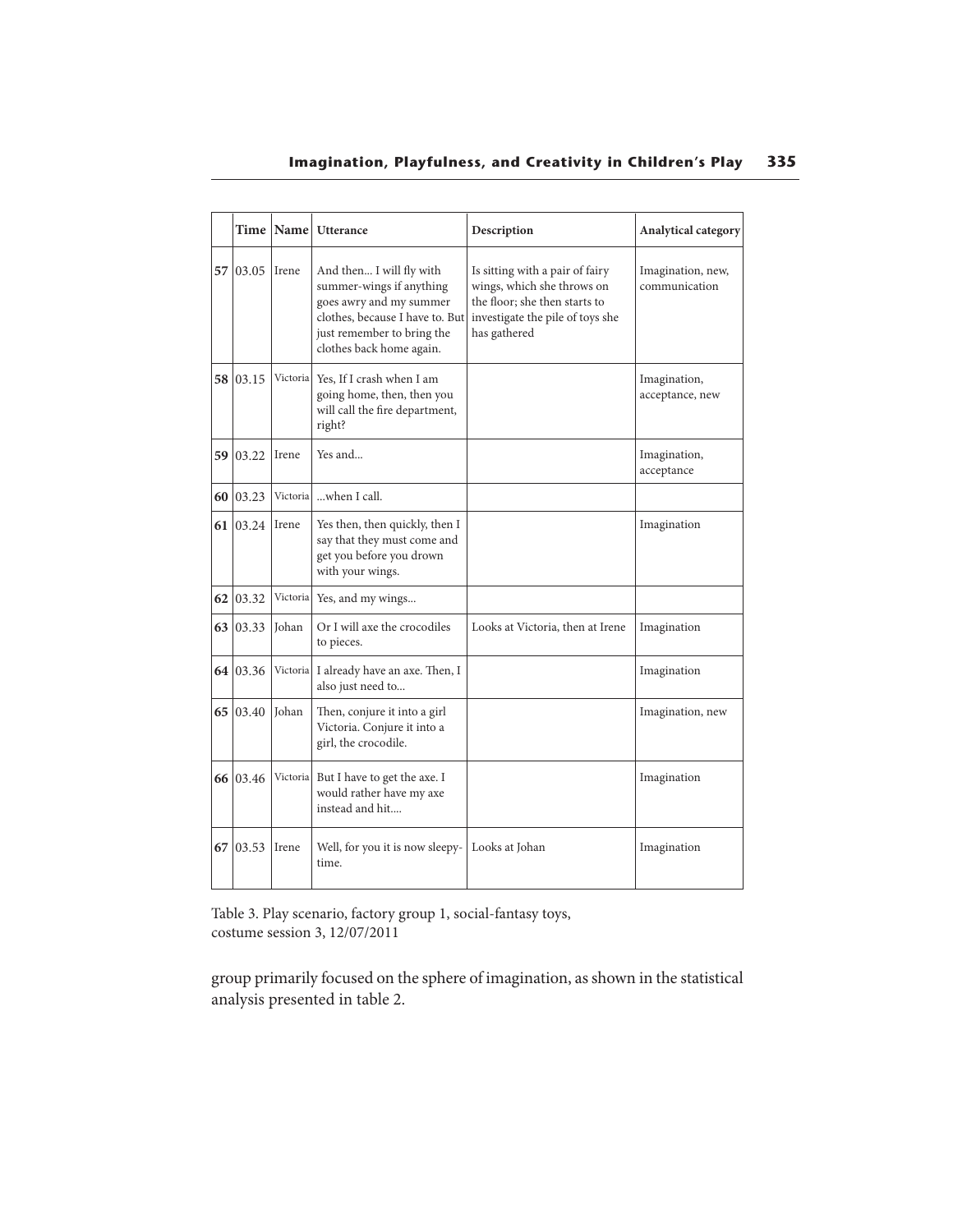Regarding the category referred to as imagination (a primary focus on the sphere of imagination), the social-fantasy groups presented a significantly higher mean score (173, SD 47, with a range of 94) than the creative-construction groups (74, SD 20, with a range of 40)  $(t(4) = -3.34, p = 0.029)$ .

A qualitative example follows to elaborate on the statistical finding. In fantasy-play example 1, the use of negotiation is less predominant within the sphere of imagination. The social-fantasy group scenarios included negotiations, but the children's focus did not change from the sphere of imagination.

EXAMPLE 1-PARTICIPANTS: VICTORIA, IRENE, AND JOHAN. The group began a role-playing game that became fantasy play. Victoria, the bigsister fairy, went to a disco in a clock tower while her mother (Irene) and baby



Figure 3. Factory group 1, social-fantasy play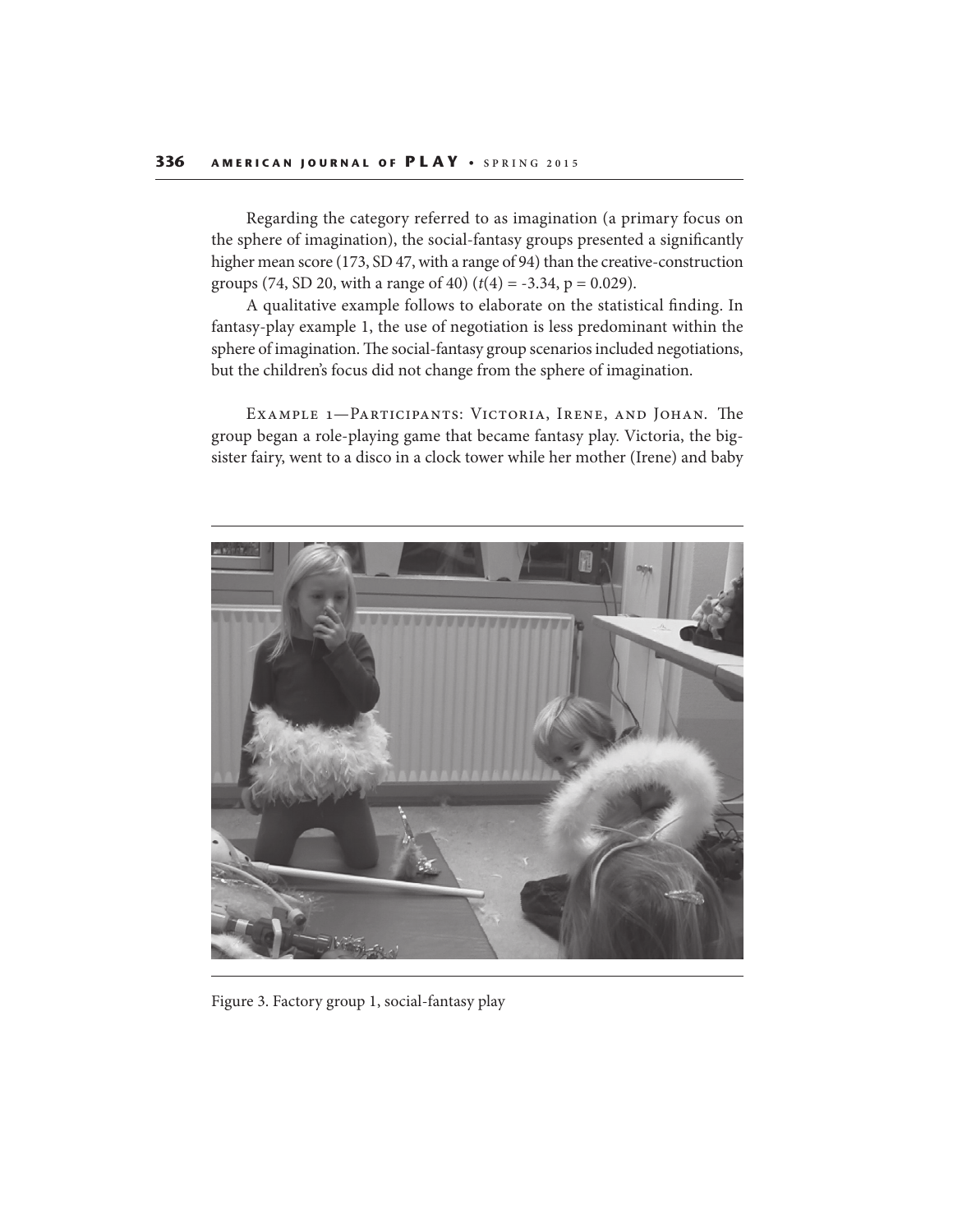brother (Johan) remained at home on a mobile connection, ready to assist her if she crashed into a crocodile pit on her way (see table 3).

In the example of imagination within social-fantasy play presented here, many new aspects are introduced. However, the negotiation of these aspects is brief, and the children retain their focus on the sphere of imagination while negotiating. The scenario develops with the aim of continuing the play. Although the children negotiate (lines 57, 58, and 59), this negotiation is conducted using a simple "yes," building directly on the novel or transgressive suggestions of the other children.

Playful initiatives are often initially accepted and supported within the group; however, they are often not developed further, and the children sometimes even neglect them within the continued play activity. Nevertheless, children's suggestions become more frequent, and the likelihood of rejection is low unless the sphere of staging undergoes a change of focus. While playing, children introduce what they find pertinent, such as wishes, ideas, or, according to Vygotsky (1967), needs they would like to fulfill but cannot. It is clear that a playful attitude is analytically linked to the categories of novelty and transgression, enabling children to introduce wishes, ideas, and unfulfilled needs. The focus on the sphere of imagination within the development of play leads to an increase in the introduction and negotiation of new rules.

# **Communication and Production**

Within each session, I categorized as novelty any acts that were presented through the use of objects and used to build on the other children's imaginative scenarios without challenging the established play rules. I categorized acts that

| N |                       | Mean | Standard deviation | P     |
|---|-----------------------|------|--------------------|-------|
| 3 | Social fantasy        | 68   | 17.06              | 0.026 |
| 3 | Creative construction | 28   | 10.21              |       |

Table 4. Mean of acts performed by children with a focus on communication and production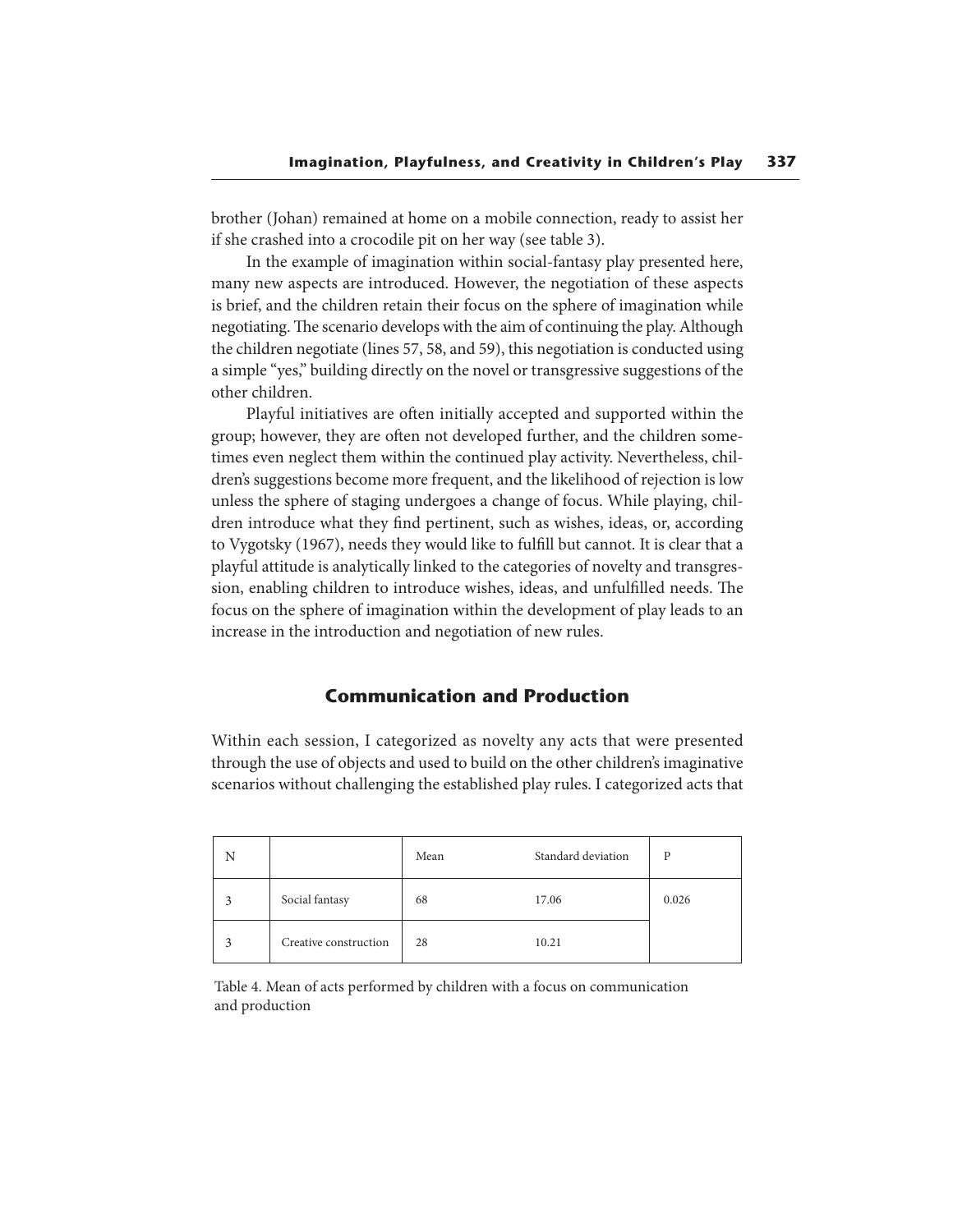violate rules within the play activity or norms as transgression. The results of the reported observations are presented below.

The expression of an object's function, referred to as pivot (categorized as communication and production), has a significantly higher mean (68, SD 17.06, with a range of 33) in the social-fantasy group than in the creativeconstruction group (28, SD 10.21, with a range of 19)  $(t[4] = -3.46, p = 0.026)$ . This difference correlates to a significantly higher mean with regard to the focus on the sphere of imagination in comparison with the social-fantasy and creative-construction groups (see table 4).

Production and communication were used to describe how an object's meaning was presented to the group by referring to the way in which children's acts were analyzed in each session. The role that the child fulfills and his or her relation to an object (if the object has changed its meaning) always stems from a relation to the rules. An example of this is presented in table 5.

|     |                     |             | Time   Name   Utterance                                                                                                                                                                                         | Description                                                                                                                                              | <b>Analytical category</b>                                  |
|-----|---------------------|-------------|-----------------------------------------------------------------------------------------------------------------------------------------------------------------------------------------------------------------|----------------------------------------------------------------------------------------------------------------------------------------------------------|-------------------------------------------------------------|
| 141 | 08.35               | Irene       | It is also that you did not have<br>a midday nap today. That is<br>why you can't sleep then you<br>can't sleep now. Do you want<br>to watch some more telly, do<br>you? Do you want to watch<br>some Spiderman? | Johan is lying down<br>making baby noises while<br>Irene speaks to him.<br>Victoria goes back to the<br>lower right corner of the<br>room and sits down. | Imagination,<br>production,<br>communication                |
| 142 |                     | 09.00 Johan | Yes.                                                                                                                                                                                                            | Irene and Johan crawl out<br>from under the desk.                                                                                                        | Imagination,<br>production                                  |
| 143 | 09.01               | Irene       | Yes, then we will just flick<br>over to Spiderman (making<br>channel-shifting sound).                                                                                                                           | Irene picks up the mobile<br>phone and points it straight<br>out while she pushes<br>buttons on it.                                                      | Imagination, new,<br>production                             |
|     | 144   09.14   Johan |             |                                                                                                                                                                                                                 | Talks baby talk and points<br>to where Victoria is playing<br>but also in the direction<br>of the imagined TV at the<br>same time.                       | Imagination,<br>acceptance,<br>production,<br>communication |

Table 5. Play scenario, factory group 1, social-fantasy toys, costume session 3, 12/07/2011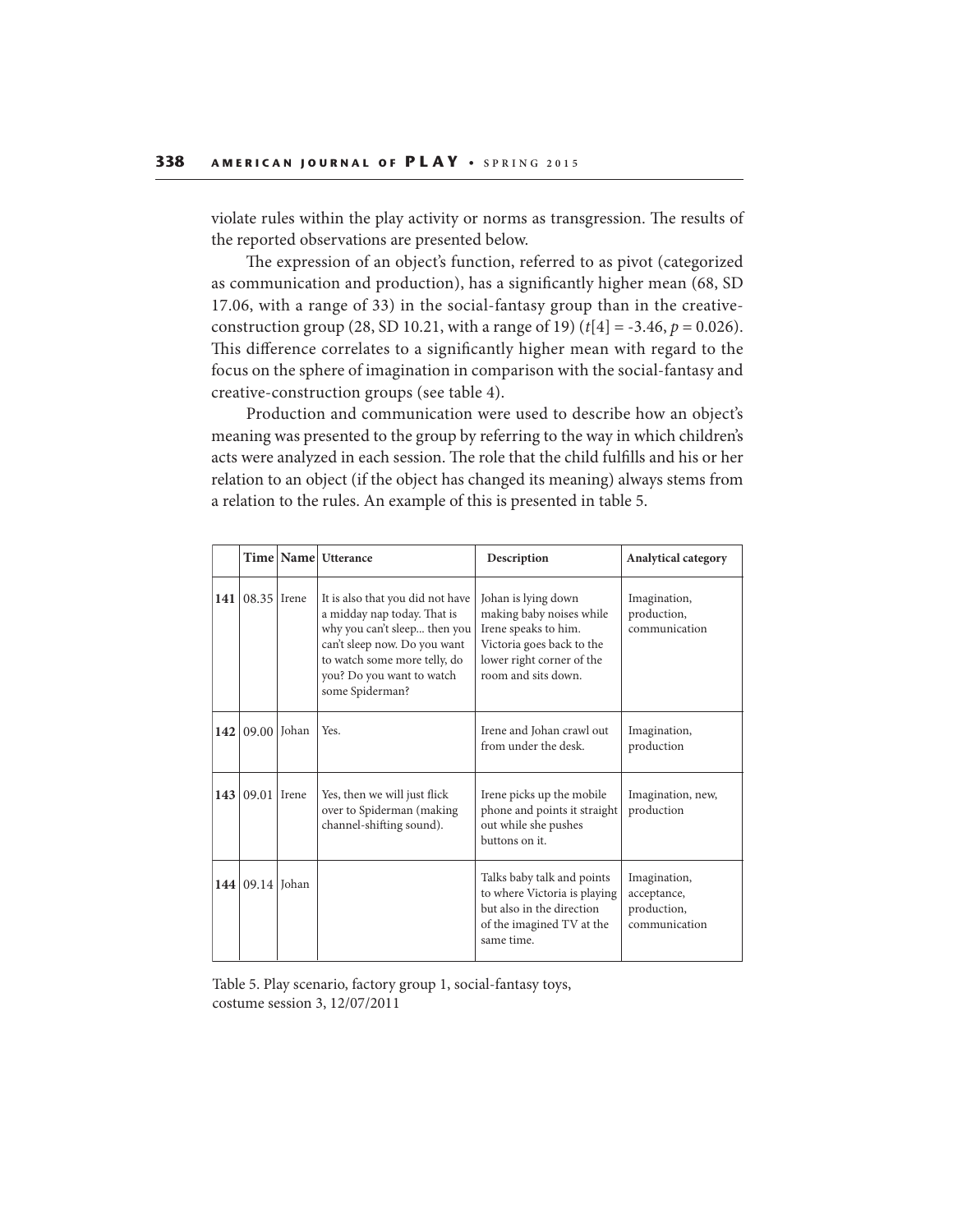EXAMPLE 2-PARTICIPANTS: VICTORIA, IRENE, AND JOHAN. The three are engaging in fantasy play, with the older fairy sister (Victoria) attending a ball in the clock tower. Meanwhile, her mother (Irene) is tucking the baby (Johan) in at home.

In the example, Irene is talking about turning on a TV while pointing a mobile phone in the direction of the imagined TV and verbalizing a clicking sound. Through her act, she makes the mobile phone into a remote control for the TV, thereby changing the use of the object. She would have been using communication if she had said, "This is the remote control for the TV" because this speech act would indicate how she was using the mobile phone.

## **Negotiating Transgression**

Another group of the categories involve negotiation. It was not as pronounced in the statistical analysis but still varied to a noteworthy degree in the two play groups.

For the categories called negotiation, the social fantasy groups presented a considerably higher mean (68, SD 22.07, with a range of 26) than the creative construction groups (42, SD 13.45, with a range of 44) ( $t(4)$  = 1.74,  $p = 0.156$ ; see table 6).

Novelty is an instance in which a child introduces a new element to the play scenario that complies with the rules of that scenario, whereas transgressions are instances in which a child introduces an element to the scenario that challenges that play scenario by transgressing the implicit or explicit play rules. Transgression is always followed by negotiation, which does not necessarily imply a shift of focus to the sphere of staging. The child's knowledge or sense of the rules

| N |                       | Mean | Standard deviation | D     |
|---|-----------------------|------|--------------------|-------|
|   | Social fantasy        | 42   | 13.45              | 0.156 |
|   | Creative construction | 68   | 22.07              |       |

Table 6. Mean of acts performed by children with a focus on negotiation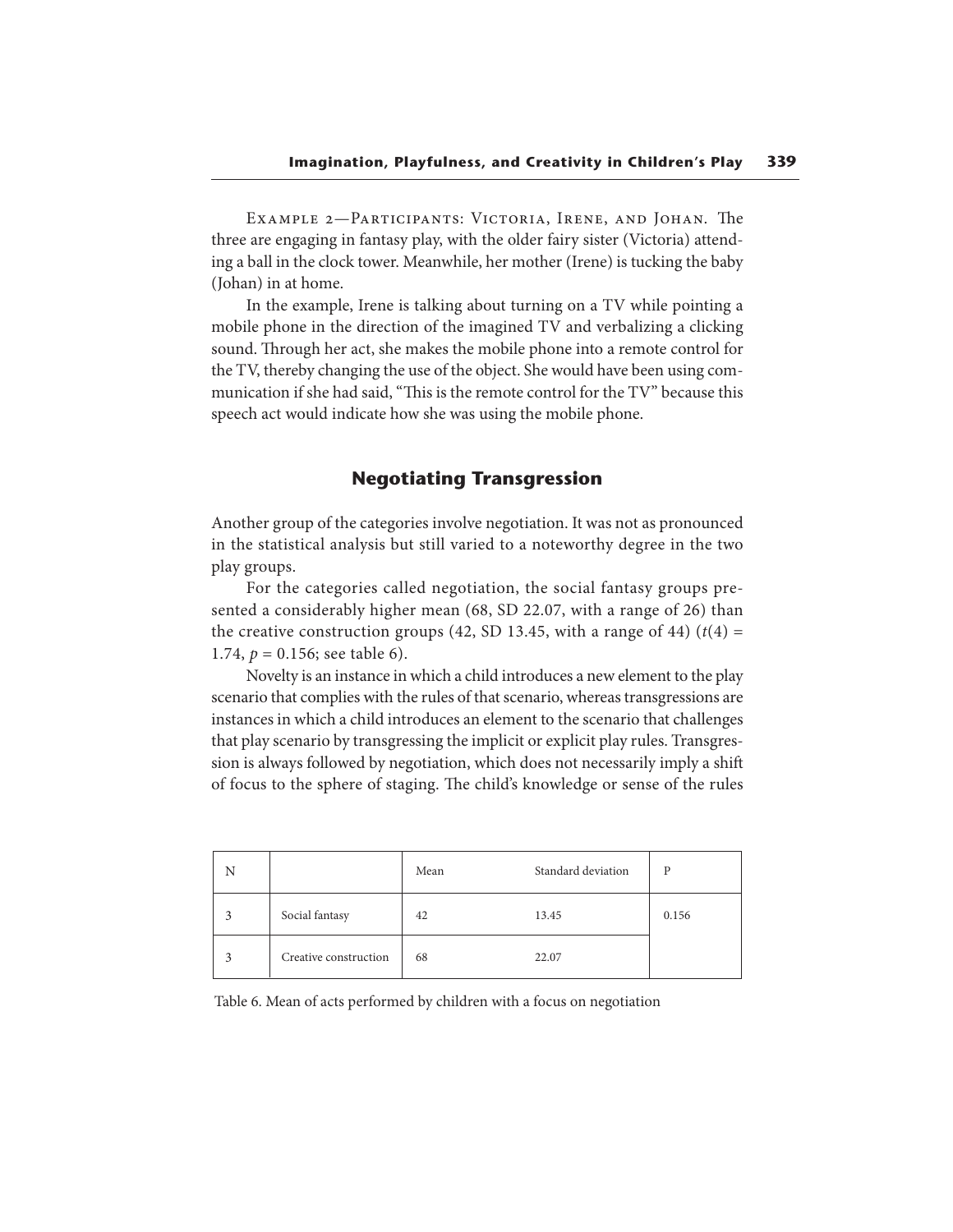|    |       |                  | Time   Name   Utterance                                               | Description                                                                                                                                                                                                                                                                                                                               | <b>Analytical category</b>                     |
|----|-------|------------------|-----------------------------------------------------------------------|-------------------------------------------------------------------------------------------------------------------------------------------------------------------------------------------------------------------------------------------------------------------------------------------------------------------------------------------|------------------------------------------------|
| 20 | 01.28 | Georg            | Okay, and then there should<br>alsoCan we use a blue<br>inside then?  | Georg places a blue block<br>and takes away the lighter<br>block, which he placed<br>earlier.                                                                                                                                                                                                                                             | Negotiation,<br>acceptance, new,<br>production |
| 21 |       | $01.36$   Albert | No, NO, no, NOOOO,<br>Georg, you are always doing<br>the wrong thing! | Albert removes the blue<br>block Georg just placed.<br>Georg then carefully tries<br>placing the lighter block.<br>After the exclamation,<br>Georg pulls back and just<br>sits and stares at Albert.<br>who continues the con-<br>struction, while he holds a<br>handful of black blocks in<br>his hand and a single light<br>blue block. | Rejection                                      |

Table 7. Play scenario, garden group 2, creative-construction toys, wooden blocks session 3, 11/28/2011

governing the play may be such that he or she does not know that a performed act is actually transgressive for the group; that is, a child might believe that the act complies with the rules.

Notice that new transgressive acts are not always reflected in and easily integrated into a play session because they change significant aspects of the play scenario. Example 4, in which the children are playing with creative-construction toys, clearly demonstrates this difficulty. It is not clear whether Georg himself sees the act as transgressive or if he is attempting to produce his understanding of the current play rules (at the point in line 20 in table 7 when he places a blue block in the foundation of the house that he and Albert are building).

EXAMPLE 4. PARTICIPANTS: ALBERT, GEORG, MARIE, KIM, AND ZIGgem. Albert and Georg have decided to build a house. In this situation, Georg likely thinks he is producing a meaningful act within the play activity without regarding his suggestion as transgressive to the play scenario. It is clear that for Albert, however, Georg's suggestion is a transgressive act. This interpretation becomes very clear in the way Albert reacts by rejecting Georg's productions (line 21). Having to accept this act as meaningful in the activity would mean that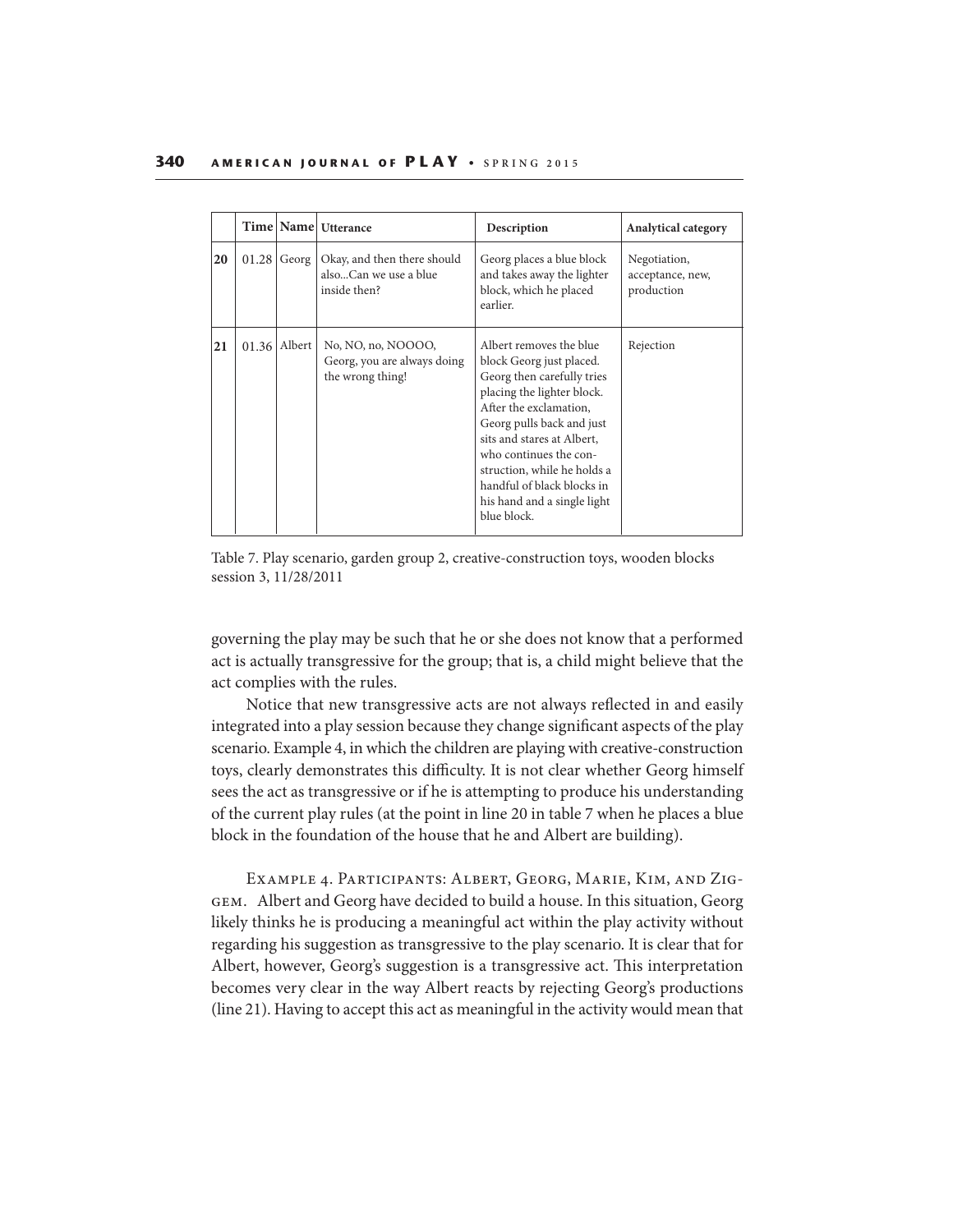Albert would have to change his plan for the project. This interchange implies that the children do not understand that the material for construction play is open ended, as might otherwise be assumed (e.g., by the way in which building blocks and LEGO sets are marketed). In accordance with the quantitative analysis, the social-fantasy play groups focused on the sphere of imagination, whereas the creative-construction toy groups focused on negotiating the terms of the construction or the play scenario rather than on the sphere of imagination.

When children played with the creative-construction toys, I frequently observed a specific cycle. For example, when Albert and Georg focused on the sphere of imagination, they returned shortly after to focus on the sphere of reality or staging. By contrast, in the example of the fantasy-play group, a clear focus on the sphere of imagination aided the creation of an elaborate, constantly evolving storyline. The degree of engagement I observed, reflected in the multiplicity of categorical acts during the play activity, left almost no room for the children to be distracted or to shift focus to the sphere of staging. Instead, the most novel and even transgressive suggestions were negotiated by being repeated by others and were thus tacitly accepted into the play scenario.

### **Discussion**

### *Accepting Transgressions of the Play Scenario*

For the creative-construction toy groups, it is noticeable that the negotiation of the rules was, to a high degree, settled early during the play session (e.g., when it was decided that Albert and Georg would build a house). This was also apparent in the example of Albert and Georg, in which few new suggestions were accepted. In creative-construction play, children often play alone or in smaller groups. In these smaller groups, the same children usually reject initiatives proposed by others, indicating that they have a plan for the construction that they attempt to put into effect. This pattern establishes a play activity that does not encourage other children to add suggestions, which might encourage children to divide into smaller groups. The children involved may even discourage other children from being playful in a transgressional sense within the group, thereby limiting the scope of possible new acts. Suggestions from children who do not lead the activity appear to transgress the play rules, inadvertently leading to rejection and negatively constituting the play rules. Further, this pattern builds on the indication that a plan of construction is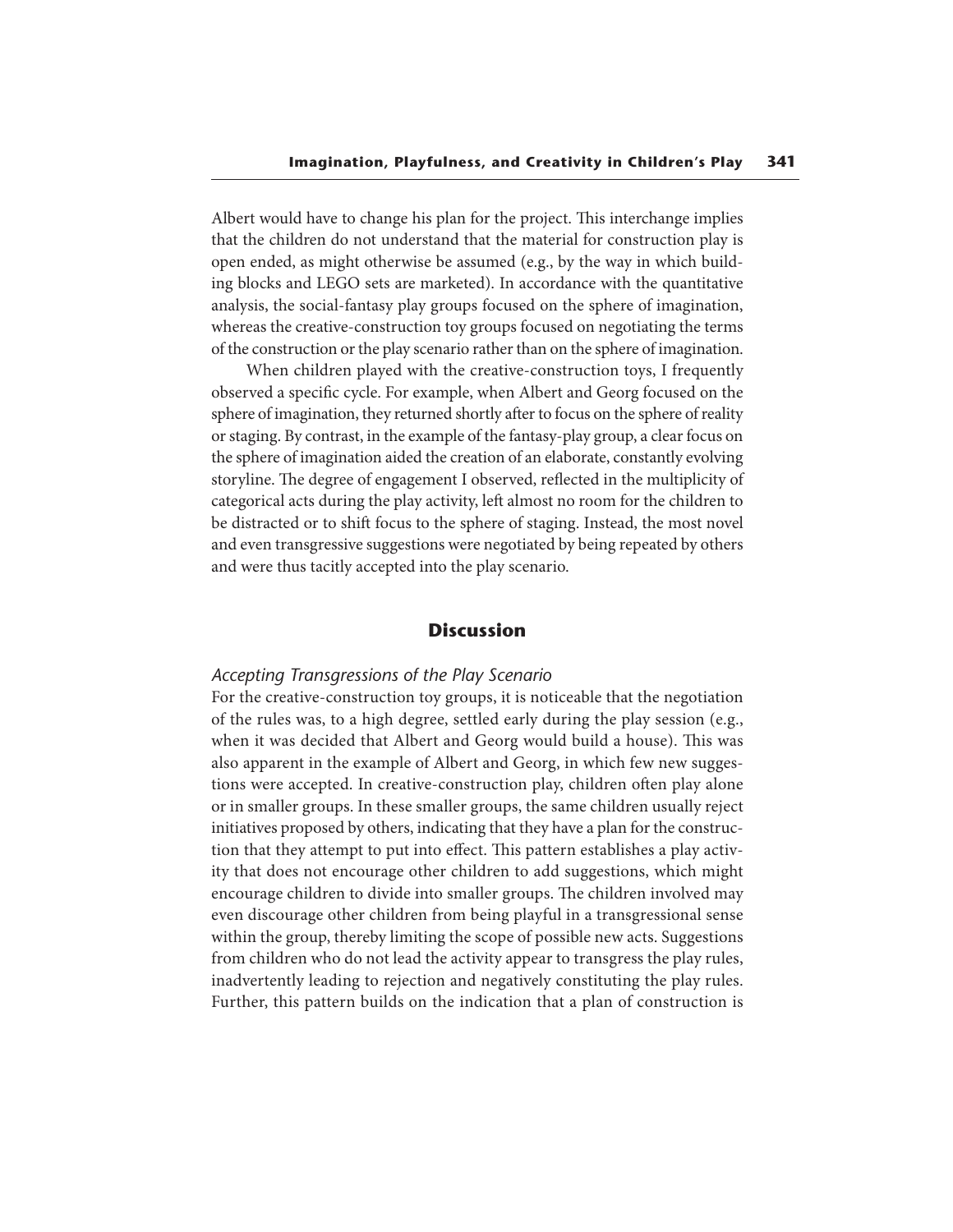present and is negotiated early in the session by one or two of the children. It can be argued that the majority of the children's playful suggestions are not actual transgressions but are merely novel in the sense that they elaborate on and explicate the given rules. By not having a clear goal and making things up as they go along, children playing with social-fantasy toys appear to have a broader scope for accepting novelty and transgression in the play scenario. These groups prove to be more playful in a transgressive sense. Supported by the material and the typical type of play suggested within this play style, the focus on relations allows each child to express what he or she finds pertinent even though, as argued earlier, these suggestions are not always adopted by the group. In accordance with Vygotsky, what children find pertinent is given more room to unfold in these groups. In cases in which the group no longer finds these suggestions interesting in relation to the play scenario, they are not repeated.

#### *Transgression*

For the social-fantasy group, a superfluous focus on the imaginative sphere keeps the play going. The acceptance of transgressions maintains the focus on the sphere of imagination, leading the play scenario to change throughout the session as it develops (in example 1) from a simple role-playing game about mothers and children to include fantasy stories. For example, Victoria suddenly introduces an alligator pit into the play, thereby changing the possibilities for the content of the entire play scenario. Although this change does not lead to an entirely new theme, it does lead to a set of new play rules that are used in conjunction with the old play rules. These new play rules are integrated with the old rules, creating a much broader space for meaningful acts within the play scenario. Here, the play scenario becomes a mixture of mother and child roles and a fairy tale involving a fairy princess flying to a ball in a tower, which leads to a radical change in the role of the mother. The mother must also be able to fly; therefore, the girl playing the mother finds fairy wings to rescue the daughter if the daughter calls her on her mobile phone. In relation to negotiation, this concrete transgressive act was conjured by communication. Irene exhibits only a very brief pause before she reacts by building on the newly changed play scenario. Instead of shifting her focus to the sphere of staging, Irene almost instantly reestablishes the play scenario as meaningful, and the transgressive act now makes sense within the transformed play scenario.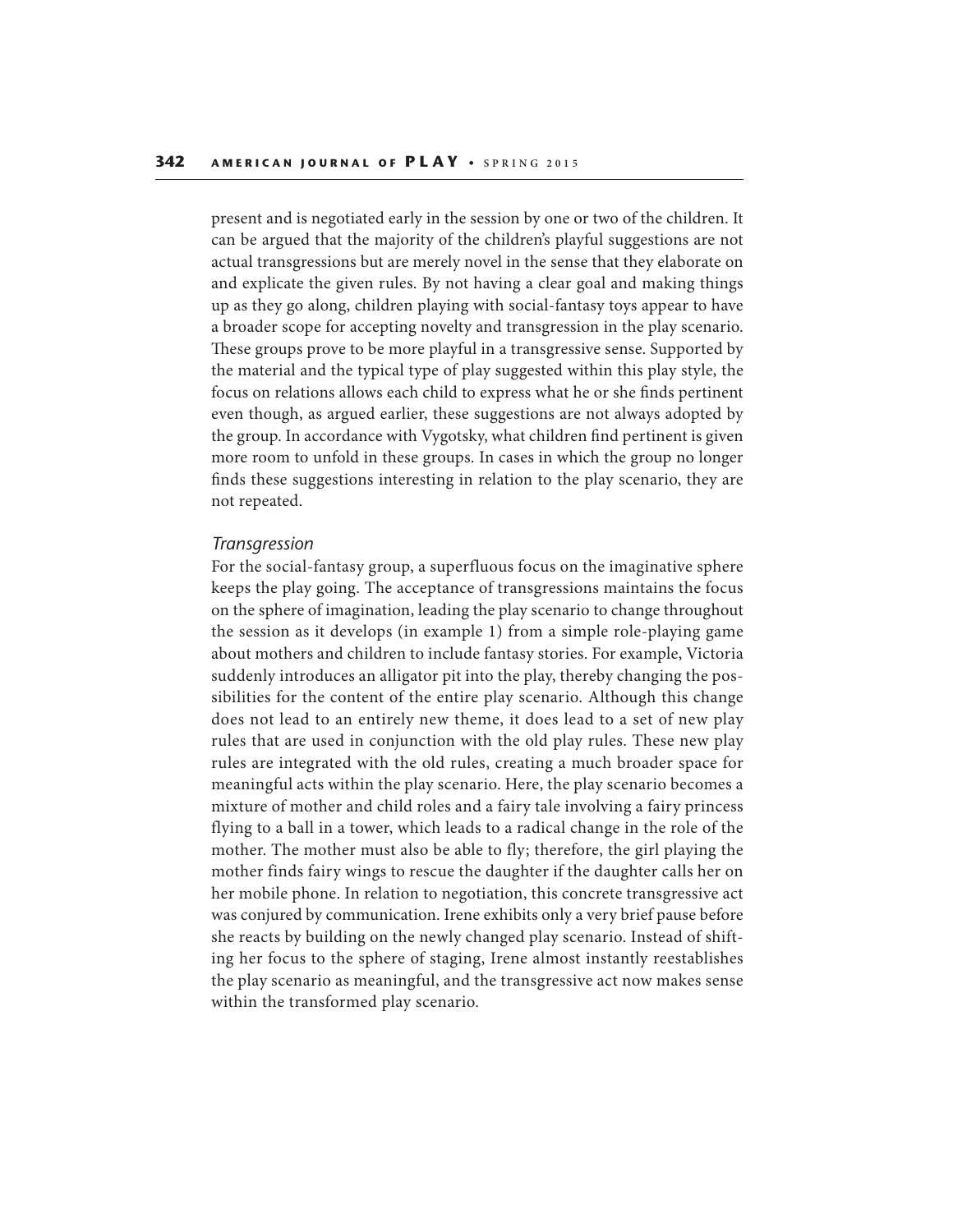# **Conclusion: The Development of Playfulness and the Importance of Setting**

I have argued that the concepts of transgression and novelty are intertwined with playfulness. In this study, when children suggested something new within the play scenario without questioning the rules of the play but instead attempting to avoid challenging their own rules or rules set by others, they did not develop the play scenario; at most, they elaborated on the existing play scenario. The elaboration deepened the scenario and made the rules explicit and more defined but rarely added new aspects. Such an approach was typical for the creativeconstruction groups.

The situation in which one child or a few children lead or plan the play indicates a change in the dynamic with respect to the ways in which other children's transgressions function to confirm play rules through rejection in the creative-construction groups. Here, transgressions function by clarifying the rules and play criteria, leading to a more well-defined play scenario that includes more explicit rules (although these rules are defined negatively). In accordance with the significant measures found in the quantitative data analysis, groups that played with social-fantasy toys employed more object-meaning acts and imaginative suggestions within the play scenarios. This finding contrasts with the findings for the children who played with creative-construction toys. The latter group of children used a large part of their play sessions to focus on the sphere of staging and explicating the rules and goals of the play scenario. The creative-construction groups were more engaged in negotiations and remained focused on the sphere of staging during play. In this case, the coordination of plans with others was not part of a shared imaginative scenario but was directed by only a few children. The findings presented here demonstrate that the children remained focused on different spheres depending on the type of toy with which they played. The children who engaged in creative-construction play referred to the goals, rules, and regulations of the play during negotiation, whereas the children who played with social-fantasy toys developed the rules of the play scenario rather than referring to the existing rules. Activities such as social-fantasy play call attention to the negotiation of creative initiatives while retaining a focus on the shared scenario. Compared with play activities that are not focused on children's initiatives, social-fantasy play activities support creative imagination.

Drawing on the results, I propose that playful transgressions in transformative play can be related to creating a sense of a situation as one's own. This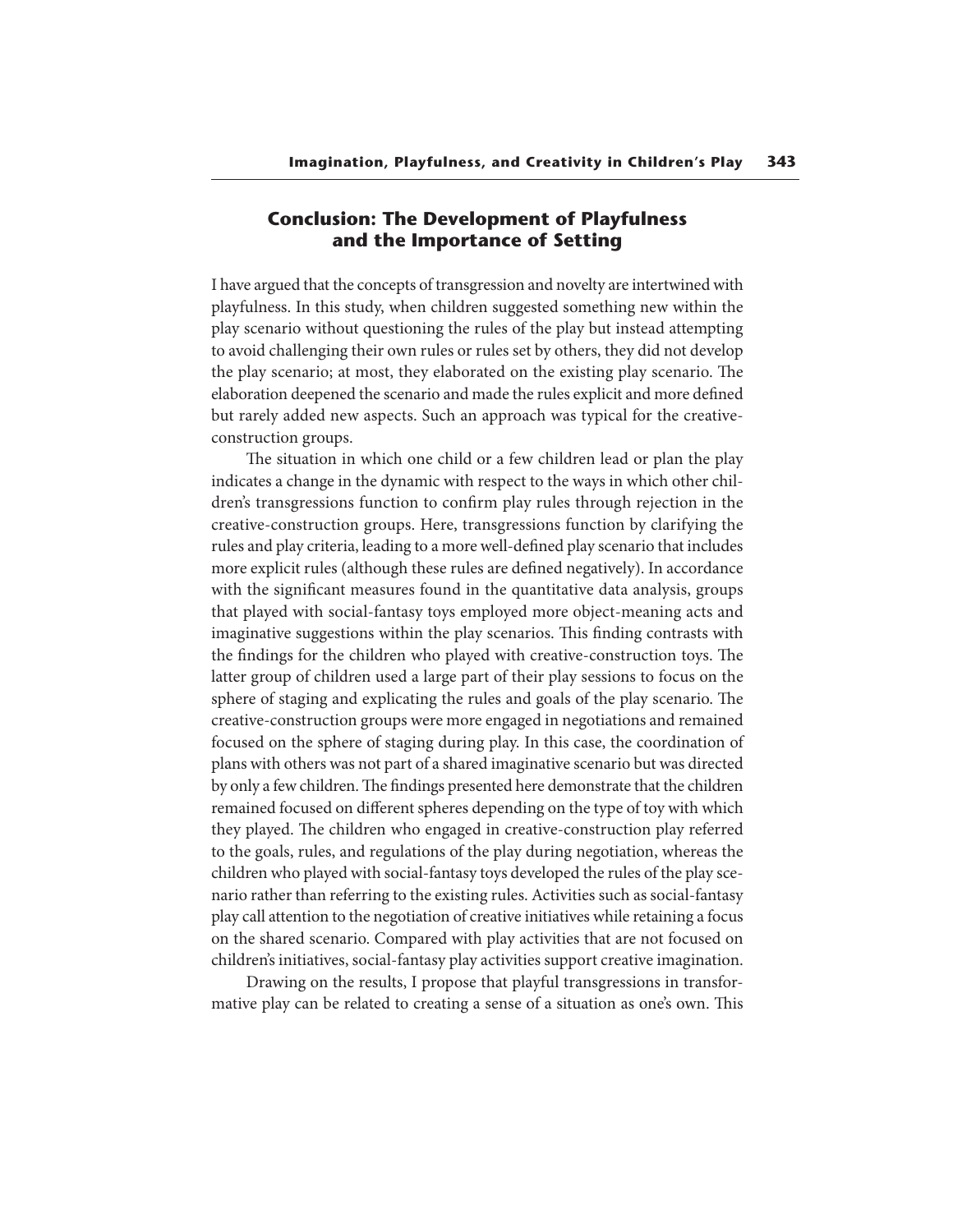finding emphasizes the importance of the experience of making transgressions and negations within kindergarten as well as in a broader perspective, suggesting the possibility exists to transgress the limits of traditions. The notion of creative transgressions that emerge through children's play while negotiating and introducing novel or transgressive acts is important for a child's sense of belonging, of being part of a setting. This finding may warrant further study, especially considering children's engagement or lack thereof in a school setting. Linking this observation to the findings, the difference in the types of negotiations and transgressions experienced in the play scenarios seems to be that playing with creative-construction toys leads to a sense that rules are static and are to be explored and revealed through negotiations. In this context, transgressions function as a negative determination of rules. In contrast, play with social-fantasy toys leads to a more playful attitude towards transgressive acts that entails a sense of rules as something dynamically created—they are something of one's own shared by others.

#### **REFERENCES**

- Alcock, Sophie. 2007. "Playing with Rules around Routines: Children Making Mealtimes Meaningful and Enjoyable." Early Years: An International Research Journal 27:281–93.
- Bang, Jytte S. 2008. "An Environmental Affordance Perspective on the Study of Development–Artefacts, Social Others, and Self." In World Yearbook of Education 2009: Childhood Studies and the Impact on Globalization: Policies and Practices at Global and Local Levels, edited by Marilyn Fleer, Mariane Hedegaard, and Jonathan Tudge, 161–81.
- . 2010. "Aesthetic Play: The Meaning of Music Technologies for Children's Development." Journal für Psychologie 20. http://www.journal-fuer-psychologie.de /index.php/jfp/article/view/114/20.
- Bauer, Patricia J. 2007. Remembering the Times of Our Lives: Memory in Infancy and Beyond.
- Barker-Sennett, Jacqueline, Eugene Matusov and Barbara Rogoff. 1992. "Sociocultural Processes of Creative Planning in Children's Playcrafting." In Context and Cognition Ways of Learning and Knowing, edited by Paul Light and George Butterworth, 93–114.
- Barker-Sennett, Jacqueline, Eugene Matusov, and Barbara Rogoff. 2008. "Children's Planning of Classroom Plays with Adult or Child Direction." Social Development 17:998–1018.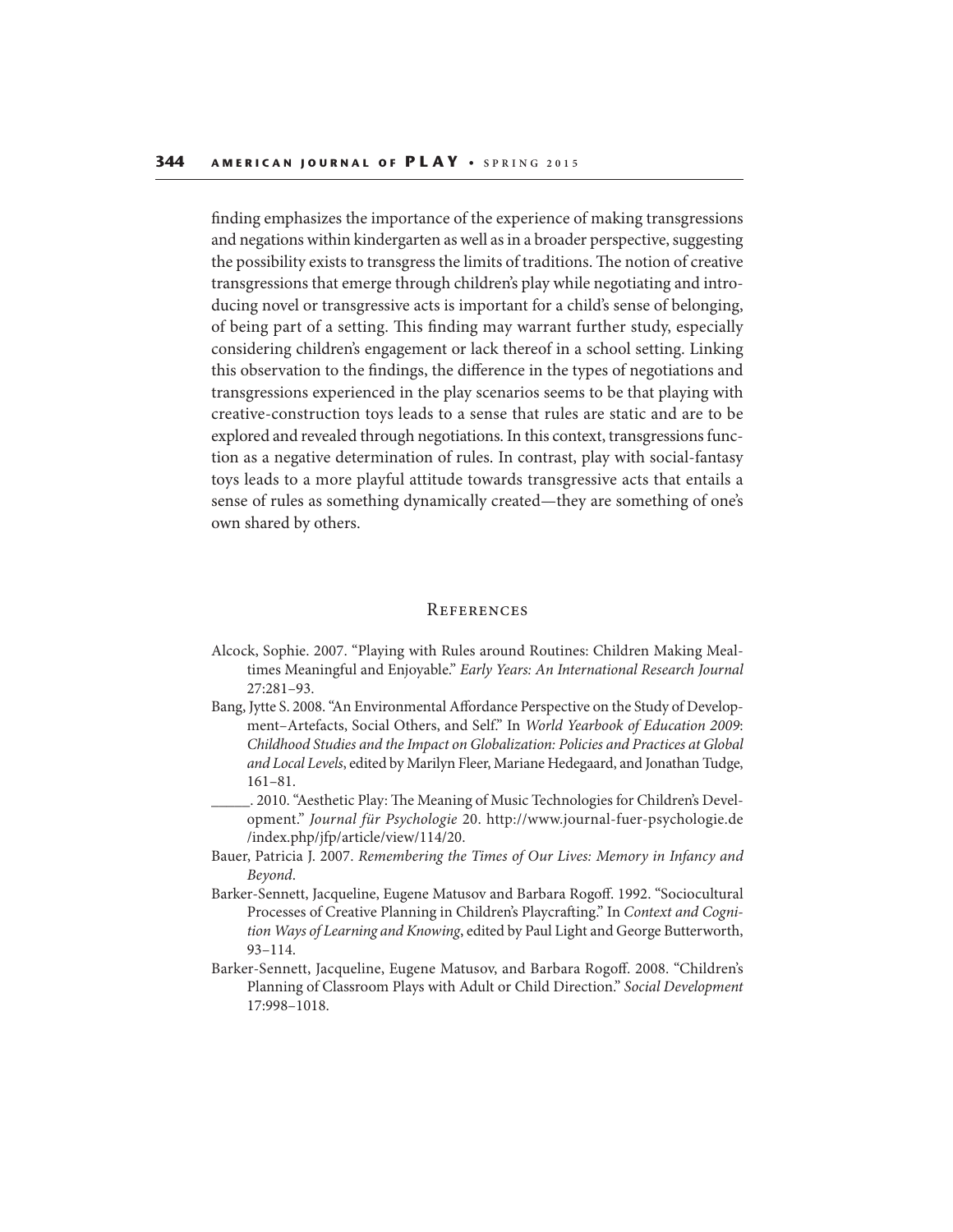- Bodrova, Elena, and Deborah J. Leong. 2007. Tools of the Mind: The Vygotskian Approach to Early Childhood Education.
- Danmarks Statistik. 2013. "Børnepasning mv. 2012." Danmarks Statistik. http://www.dst.dk/pukora/epub/Nyt/2013/NR214.pdf.
- Elkonin, D. B. 2005. "On the Historical Origin of Role Play." Journal of Russian and East European Psychology 43:49–89.
- Emond, Ruth. 2006. "Ethnographic Research Methods with Children and Young People." In Researching Children's Experience: Approaches and Methods, edited by Sheila Greene and Diane Hogan, 123–39.
- Fargas-Malet, Montserrat, Dominic McSherry, Emma Larkin, and Clive Robinson. 2010. "Research with Children: Methodological Issues and Innovative Techniques." Journal of Early Childhood Research 8:175–92.
- Fleer, Marilyn. 2012. "Beyond Developmental Geology: A Cultural-Historical Theorization of Digital Technologies for Studying Young Children's Development." In Visual Methodologies and Digital Tools for Researching with Young Children: Transforming Visuality, edited by Marilyn Fleer and Avis Ridgway, 15–34.
- Fleer, Marilyn, and Chris Peers. 2012. "Beyond Cognitivisation: Creating Collectively Constructed Imaginary Situations for Supporting Learning and Development." Australian Educational Researcher 39:413–30.
- Goldman, Shelley, and Ray McDermott. 2007. "Staying the Course with Video Analysis." In Video Research in the Learning Sciences, edited by Ricki Goldman, Roy Pea, Brigid Barron, and Sharon J. Derry, 101–14.
- Göncü, Artin. 1993. "Development of Intersubjectivity in Social Pretend Play." Human Development 36:185–98.
- Gulløv, Eva, and Susanne Højlund. 2005. "Materialitetens pædagogiske kraft: Et antropologisk perspektiv på børneinstitutioner [The pedagogical power of materiality: An anthropological perspective on child institutions]." In Arkitektur, Krop og Læring, edited by Kristian Larsen, 21–42.
- Hedegaard, Mariane. 2012a. "The Dynamic Aspects in Children's Learning and Development." In Motives in Children's Development: Cultural-Historical Approaches, edited by Mariane Hedegaard, Anne Edwards, and Marilyn Fleer, 9–27.
- \_\_\_\_\_. 2012b. "Principper for tolkning af børns udvikling gennem observation: Den interaktionsbaserede metode.[Principals of interpretation of children's development through observation: The interaction-based method]." In Deltagerobservation: En metode til undersøgelse af psykologiske fænomener, edited by Martin Petersen, Jacob Klitmøller, and Klaus Nielsen, 161–77.
- Hedegaard, Mariane, and Marilyn Fleer. 2008. Studying Children: A Cultural-Historical Approach.
- Lyotard, Jean-François. 1984. The Postmodern Condition: A Report on Knowledge. Translated by Geoff Bennington and Brian Massumi.
- Møller, Signe Juhl. In press. "Playfulness, Imagination, and Creativity in Play with Toys: A Cultural Historical Approach." Journal of International Research in Early Childhood Education.